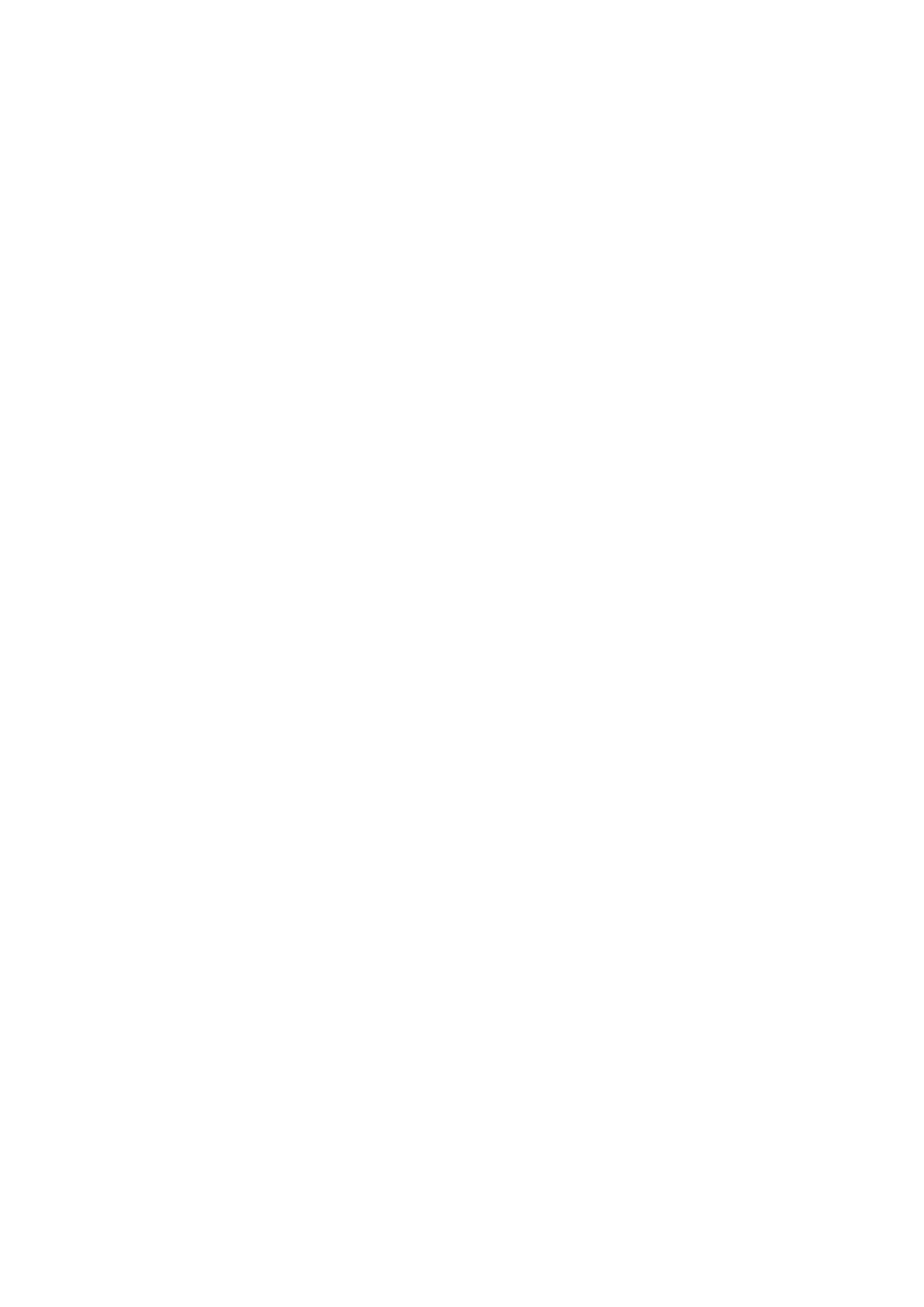

# House of Commons Scottish Affairs Committee

# **Work of the Scottish Affairs Committee**

## **First Report of Session 2015–16**

*Report, together with formal minutes relating to the report*

*Ordered by the House of Commons to be printed 10 November 2015*

> **HC 331** Published on 16 November 2015 by authority of the House of Commons London: The Stationery Office Limited £0.00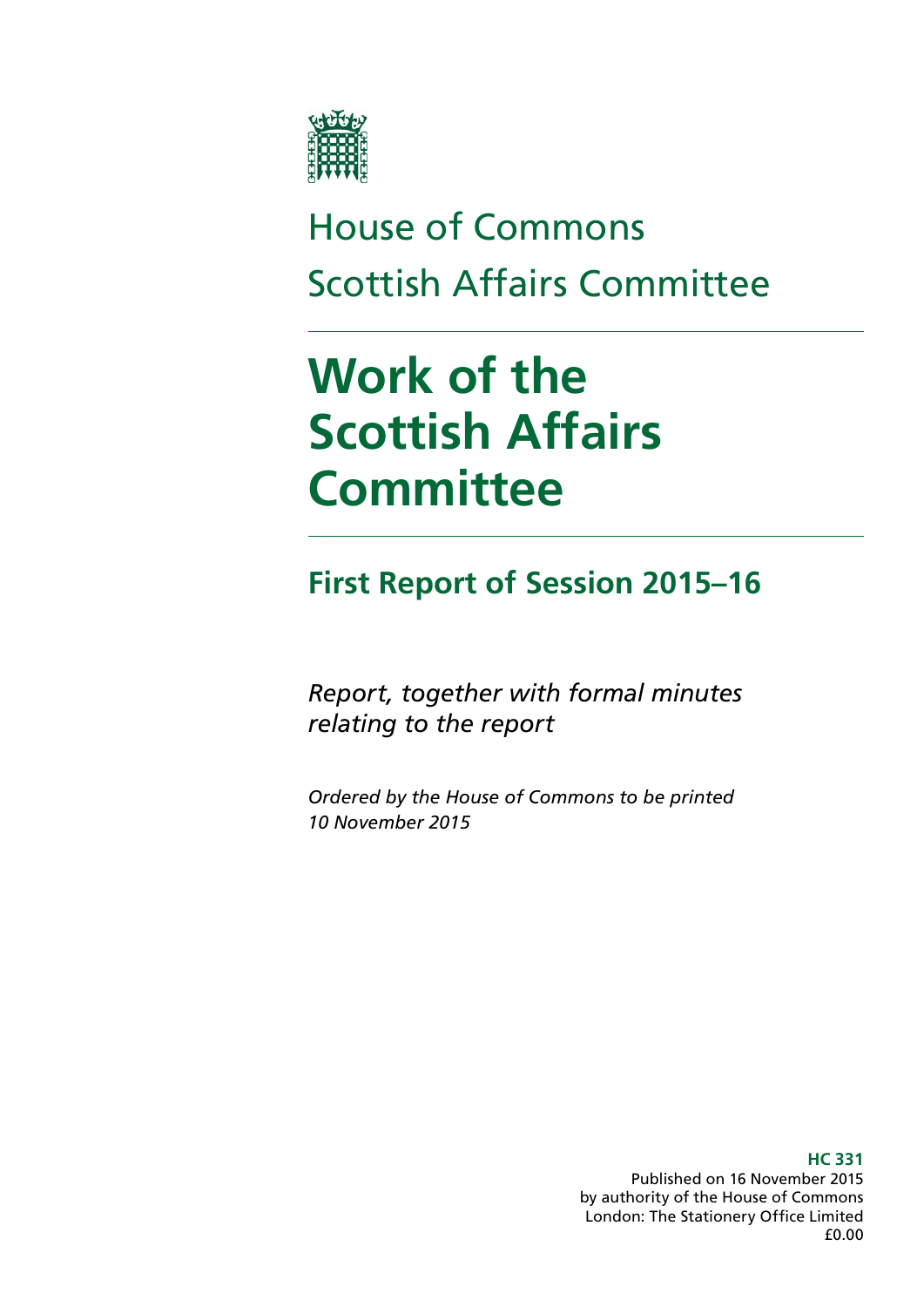#### **The Scottish Affairs Committee**

The Scottish Affairs Committee is appointed by the House of Commons to examine the expenditure, administration, and policy of the Scotland Office (including (i) relations with the Scottish Parliament and (ii) administration and expenditure of the offices of the Advocate General for Scotland (but excluding individual cases and advice given within government by the Advocate General)).

#### **Current membership**

[Pete Wishart](http://www.parliament.uk/biographies/commons/pete-wishart/1440) *(Scottish National Party, Perth and North Perthshire)* (Chair) [Mr David Anderson](http://www.parliament.uk/biographies/commons/mr-david-anderson/1486) *(Labour, Blaydon)* [Kirsty Blackman](http://www.parliament.uk/biographies/commons/kirsty-blackman/4357) *(Scottish National Party, Aberdeen North*) [Mr Christopher Chope](http://www.parliament.uk/biographies/commons/mr-christopher-chope/242) *(Conservative, Christchurch*) [Mr Jim Cunningham](http://www.parliament.uk/biographies/commons/mr-jim-cunningham/308) *(Labour, Coventry South)* [Margaret Ferrier](http://www.parliament.uk/biographies/commons/margaret-ferrier/4386) *(Scottish National Party, Rutherglen and Hamilton West)* [Mr Stephen Hepburn](http://www.parliament.uk/biographies/commons/mr-stephen-hepburn/520) *(Labour, Jarrow)* [Chris Law](http://www.parliament.uk/biographies/commons/chris-law/4403) *(Scottish National Party, Dundee West)* [Dr Poulter](http://www.parliament.uk/biographies/commons/dr-poulter/3932) *(Conservative, Central Suffolk and North Ipswich)* [John Stevenson](http://www.parliament.uk/biographies/commons/john-stevenson/3942) *(Conservative, Carlisle)* [Maggie Throup](http://www.parliament.uk/biographies/commons/maggie-throup/4447) *(Conservative, Erewash*)

#### **Powers**

The committee is one of the departmental select committees, the powers of which are set out in House of Commons Standing Orders, principally in SO No 152. These are available on the internet via [www.](http://www.parliament.uk) [parliament.uk.](http://www.parliament.uk)

#### **Publications**

Committee reports are published on the Committee's website at [www.](http://www. parliament.uk/scotaffcom)  [parliament.uk/scotaffcom](http://www. parliament.uk/scotaffcom) and by The Stationery Office by Order of the House. Evidence relating to this report is published on the [inquiry page](http://www.parliament.uk/business/committees/committees-a-z/commons-select/scottish-affairs-committee/inquiries/parliament-2015/work-of-scottish-affairs-committee-2015-2020/) of the Committee's website.

#### **Committee staff**

The current staff of the Committee are Jyoti Chandola (Clerk), Phil Jones (Second Clerk), Edward Faulkner (Committee Specialist), Steven Price (Senior Committee Assistant), Annabel Russell (Committee Assistant), Jake Barker (Social Media Assistant) and George Perry (Media Officer).

#### **Contacts**

All correspondence should be addressed to the Clerk of the Scottish Affairs Committee, House of Commons, Westminster, London SW1A 0AA. The telephone number for general enquiries is 020 7219 8204; the Committee's email address is [scotaffcom@parliament.uk](mailto:scotaffcom@parliament.uk)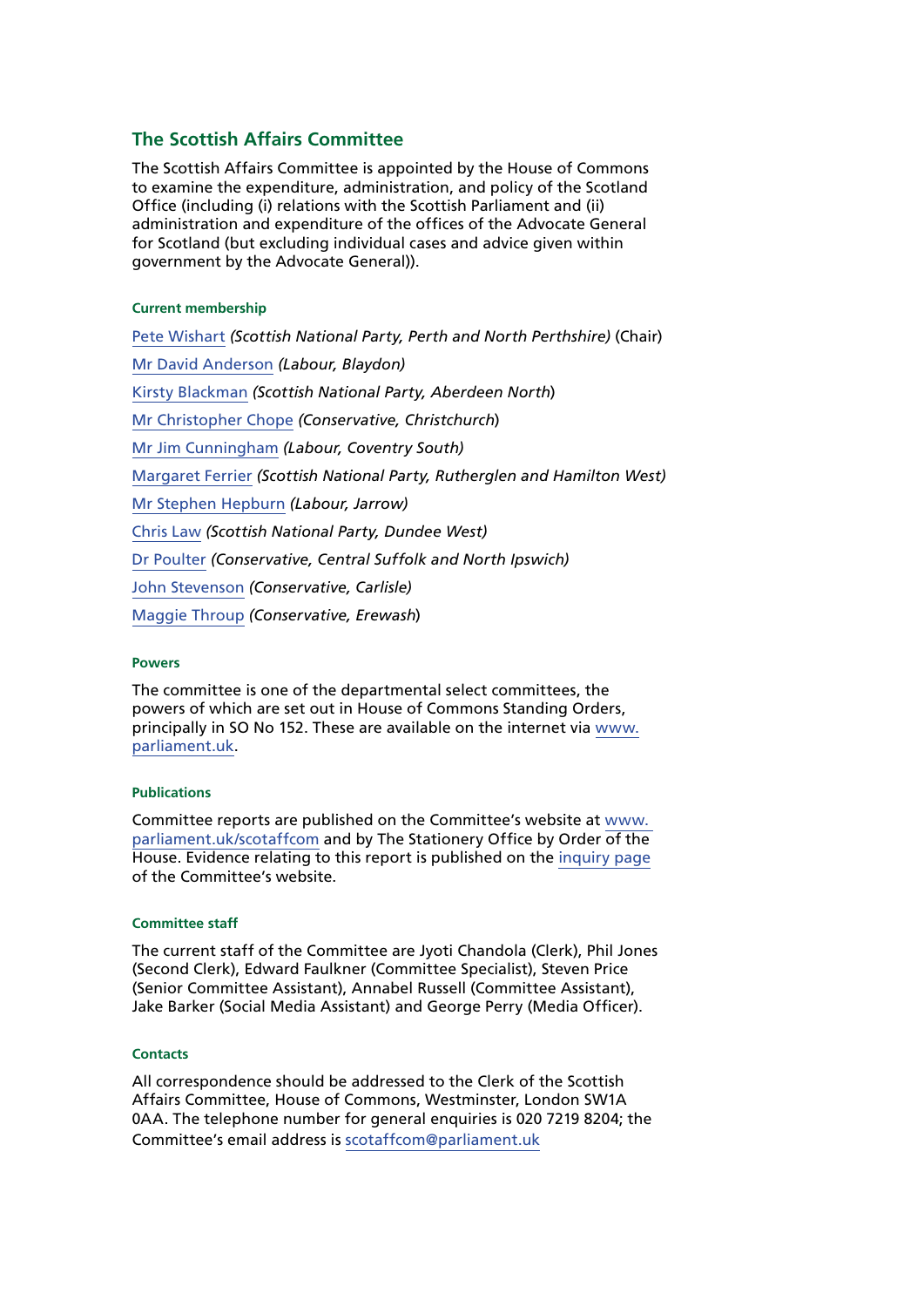### **Contents**

| 1                                      | <b>Background to our inquiry</b>          | 3  |
|----------------------------------------|-------------------------------------------|----|
|                                        | Our inquiry                               | 4  |
| $\mathbf{2}$                           | <b>Working practices</b>                  | 6  |
|                                        | Where to meet                             | 6  |
|                                        | Format of meetings                        | 8  |
|                                        | Engagement with the Scottish Parliament   | 9  |
|                                        | Use of technology                         | 11 |
| 3                                      | <b>Subjects of inquiry</b>                | 13 |
|                                        | Devolution settlement                     | 13 |
|                                        | Scotland Act 2012                         | 14 |
|                                        | <b>Fiscal framework</b>                   | 14 |
|                                        | <b>Scotland Bill</b>                      | 14 |
|                                        | Intergovernmental working                 | 15 |
|                                        | Impact of welfare reform                  | 16 |
|                                        | Post-study work schemes                   | 17 |
|                                        | In-work poverty and precarious employment | 18 |
|                                        | Bogus self-employment                     | 19 |
|                                        | Other key issues                          | 19 |
|                                        | Rurality                                  | 20 |
|                                        | Renewable energy                          | 20 |
|                                        | Connectivity                              | 20 |
|                                        | Land reform                               | 21 |
| 4                                      | <b>Conclusion</b>                         | 22 |
| <b>Conclusions and recommendations</b> |                                           | 24 |
| <b>Formal Minutes</b>                  |                                           | 25 |
| <b>Witnesses</b>                       |                                           | 26 |
| <b>Published written evidence</b>      |                                           | 27 |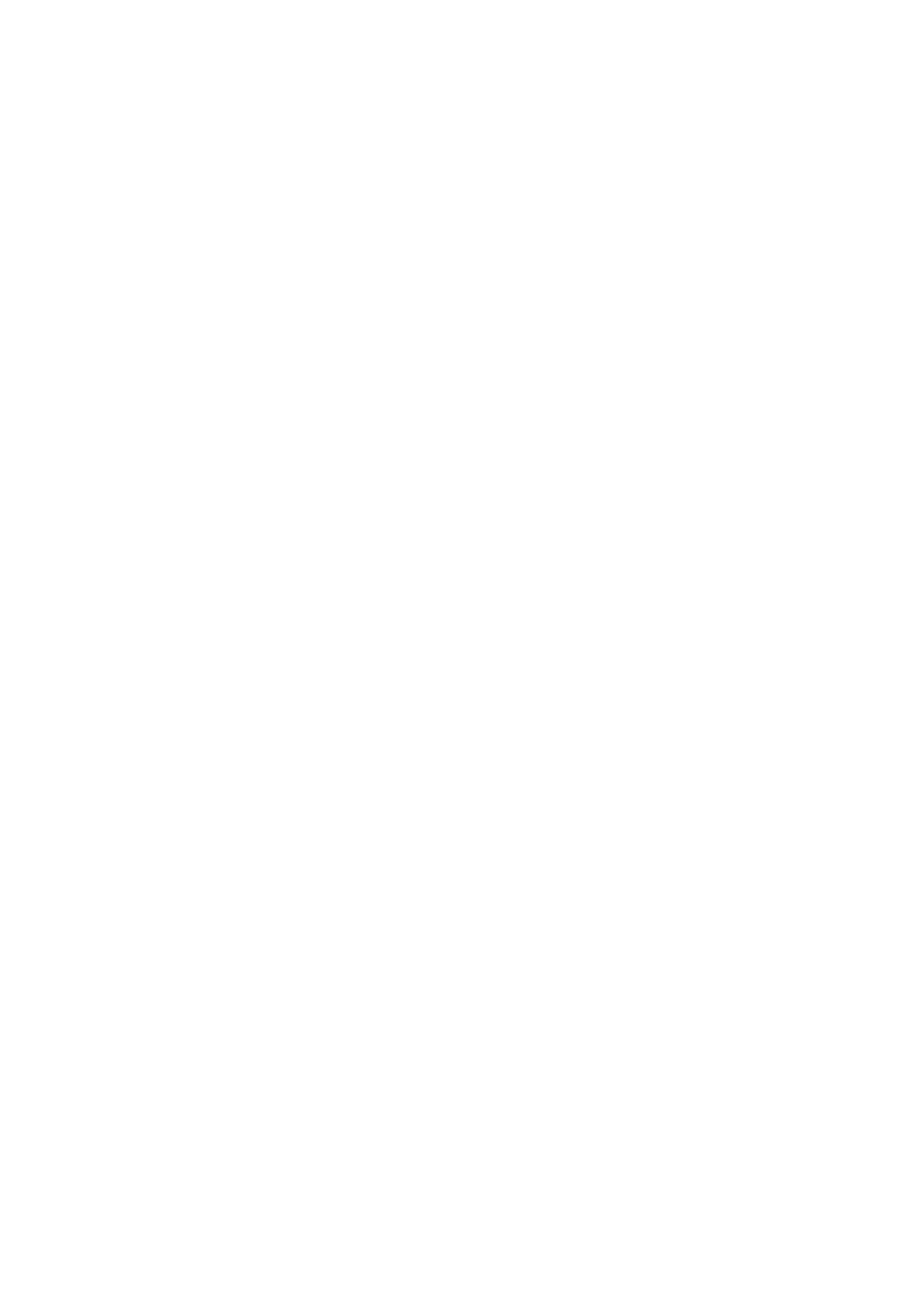## <span id="page-6-0"></span>1 Background to our inquiry

1. The 2015 Parliament will see the continuing development of the relationship between Scotland and the United Kingdom as a whole. The Scotland Bill currently going through the House of Commons will devolve to the Scottish Parliament substantial powers over taxation and welfare, increasing both its powers and its responsibilities. Underpinning this transfer of responsibilities will be a revised fiscal and funding framework for Scotland—a crucial part of the devolution process that will give the Scottish Government and Parliament greater financial autonomy and substantially increase their accountability to the people of Scotland.

2. The recent General Election brought a change to the political landscape of the United Kingdom. The Scottish National Party dominated the election in Scotland, winning 56 out of 59 seats (50 more than in 2010), with Scotland having a turnout significantly higher than that in the rest of the United Kingdom. Meanwhile the incoming Conservative government pledged to strengthen the 'English voice' in Westminster and to do so in tandem with the devolution of further powers within the United Kingdom.

3. Against this backdrop of a new Parliament and the significant changes to the constitutional arrangements of the United Kingdom, we thought it timely to re-examine our role as the Scottish Affairs Committee. Like other departmental select committees we are charged with scrutinising the performance of a government department, in our case, the Scotland Office and its relations with the Scottish Parliament. Our role is set out in the Standing Orders of the House of Commons and is shown in Figure 1 below.



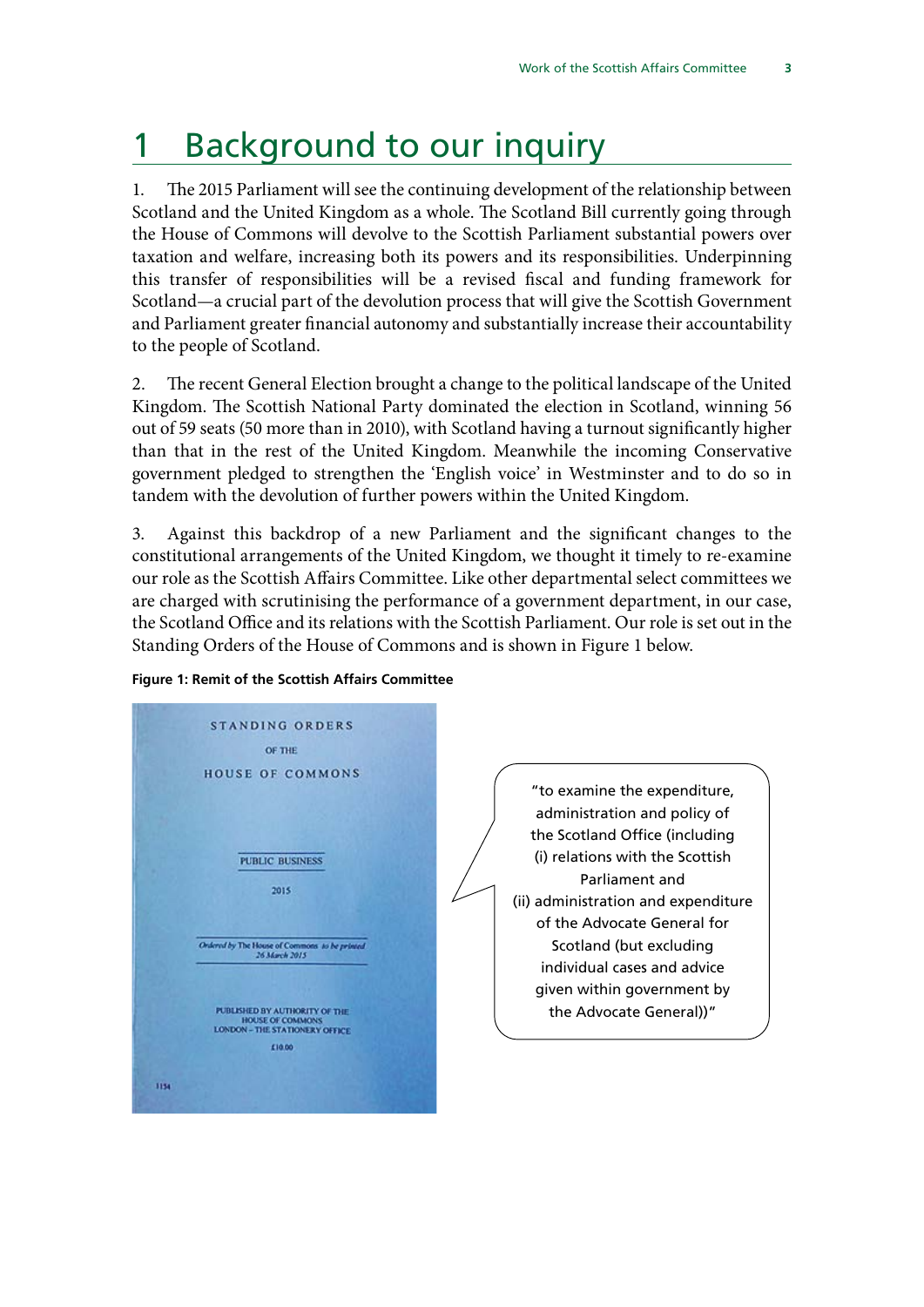<span id="page-7-0"></span>4. The Scotland Office is the "guardian of the devolution settlement": it represents Scottish interests within the UK Government, represents the UK Government in Scotland and provides constitutional advice on reserved matters and other Scottish interests across government.1 The cross-cutting role of the Scotland Office gives this Committee a wideranging remit, although we would not normally consider matters that are devolved as this function is performed by the committees of the Scottish Parliament. Figure 2 provides a basic summary of the division of responsibilities between Parliaments.



**Figure 2: Devolved and reserved matters**<sup>2</sup>

Source: Civil Service Devolution Toolkit, September 2015

#### *Our inquiry*

5. What should we do and how should we do it? With these two simple questions, we launched our inquiry into the *Work of the Scottish Affairs Committee,* our first inquiry of the 2015 Parliament. Through this inquiry we sought to find out directly from people and organisations in Scotland what key issues we should be looking at in the first part of this Parliament. As our recent work on the Government's proposals for English votes for English laws has shown, determining the territorial impact of government policy is

<sup>1</sup> Scotland Office, [About us](https://www.gov.uk/government/organisations/scotland-office/about), accessed 2 November 2015 from www.gov.uk

<sup>2</sup> The Civil Service [Devolution Toolkit 2015](https://www.gov.uk/government/uploads/system/uploads/attachment_data/file/459834/Devolution_Toolkit_FINAL_8_SEPT_PDF.pdf) states that "for Scotland, everything is devolved unless a matter is specifically reserved to Westminster in Schedule 5 to the Scotland Act 1998 […] The Table provides "a high level summary and does not show the complexity of devolved matters. It is not uncommon for only some elements of a policy area to be devolved. It can also be the case that whilst a policy area is non-devolved, aspects of policy delivery are not."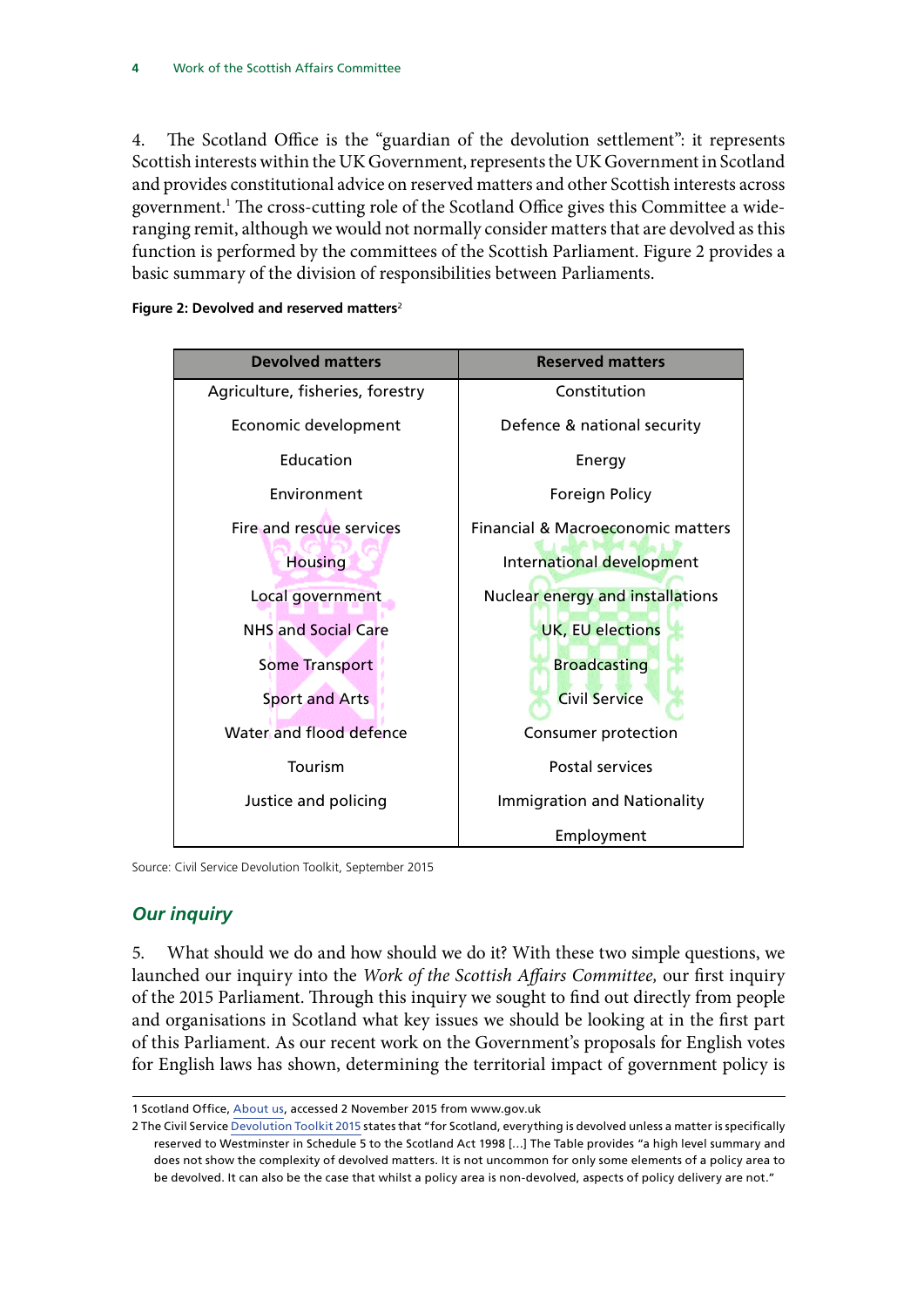far from straightforward; policies which may legally be limited to one part of the UK can often have consequences for another. We welcomed evidence of any cross-border issues that we might include in considerations of our future programme of work.

6. In addition to seeking to define our work programme for the immediate future, we also sought to understand how we could work more effectively, not just in terms of the rigorous scrutiny of government policy which forms our core role but also in terms of how we engage with the civic and business sectors in Scotland and the Scottish Government and Parliament. As Ruchir Shah, Policy Manager, SCVO told us:

For us, this is quite a powerful Select Committee that you are chairing and it is not just the content of what you will be looking over in your programme of work over the next few years, but it is also about how and what approach you take to participation and involving people in your work, which is going to be absolutely critical.3

7. Interest in politics in Scotland is at an unprecedented level. We are clear that to be fully effective we must tap into this significant upsurge in political engagement. Too often during this inquiry we were told that Westminster is a remote institution. If we can improve the reach of the Scottish Affairs Committee and become more accessible to people in Scotland this will have a clear benefit in terms of the quality and breadth of evidence we are able to hear and our ability to scrutinise the Executive. In the following chapters we deal in turn with our working practices and then the issues that demand our scrutiny.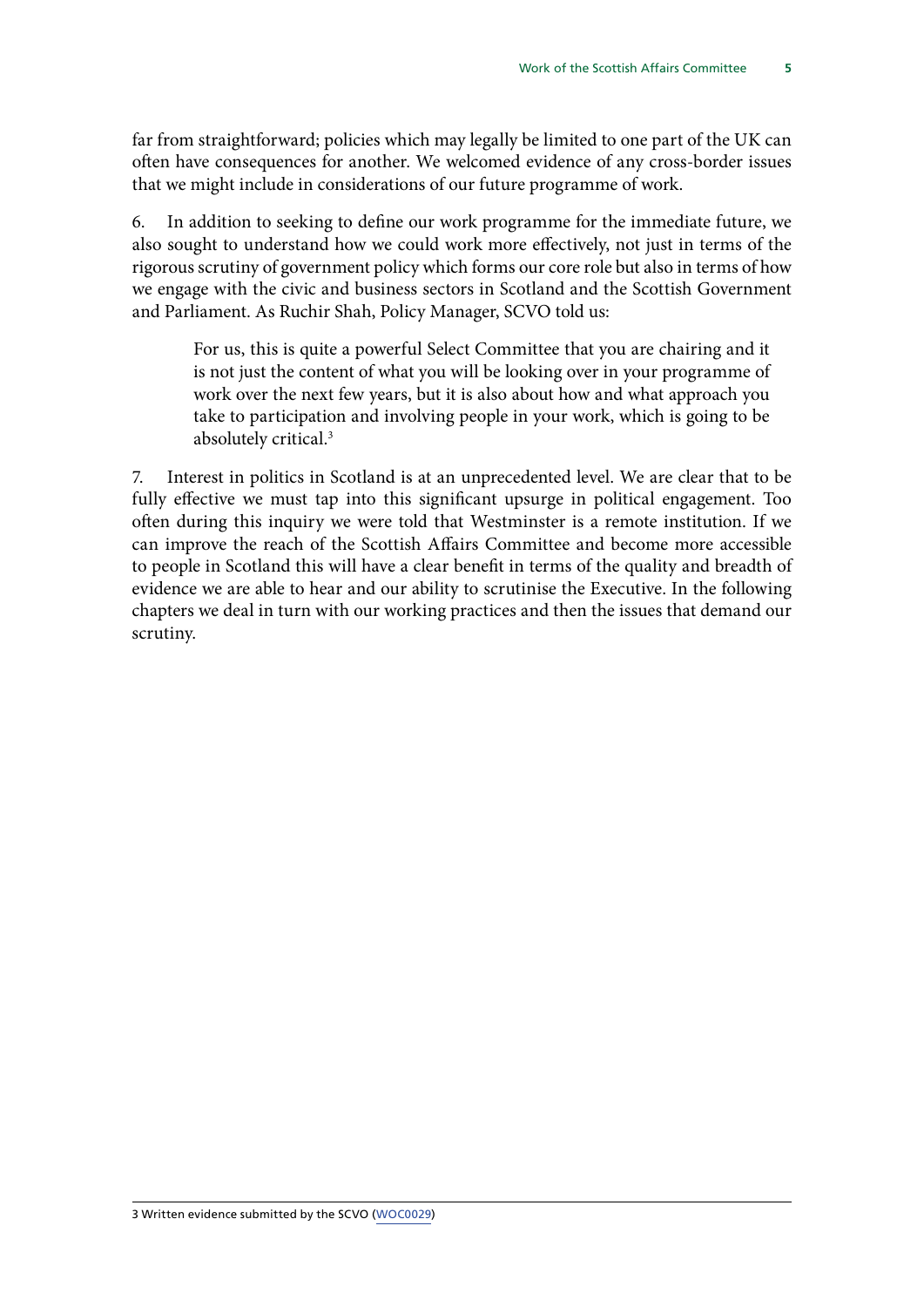## <span id="page-9-0"></span>2 Working practices

8. Public engagement is a crucial aspect of the work of a select committee. The inquiries we undertake are often in response to public concerns over a specific government policy and those inquiries are always led by and based on the evidence we receive. It is therefore crucial for us to be as accessible as possible. Not only do we need to be aware of the concerns that people in Scotland have, but we also need to receive as wide a range of evidence as possible in order to help us to address them, and to help us in our work of holding the Executive to account.

9. As part of this inquiry, we asked for views on how we could improve our public engagement in Scotland. We received a range of suggestions covering where we should meet, the types of meetings we should hold, who we should look to engage with and how we should seek to gather evidence.

#### **Where to meet**

10. Respondents to our inquiry were unanimous in their view that, although we were a Committee of the House of Commons, we should meet frequently in Scotland. We heard how people in Scotland felt disconnected from Westminster,<sup>4</sup> that not only was it geographically distant from Scotland but that the UK Parliament was considered far less accessible than the Scottish Parliament. A number of organisations alluded to the successful approach the Scottish Government has taken of holding Cabinet meetings in communities around Scotland,<sup>5</sup> while the SCVO explained that meeting outside Parliament was a common and welcome feature of committees of the Scottish Parliament. They told us:

We believe the Committee should try and meet outwith Westminster and in Scotland whenever is feasible. External meetings are a common feature of Scottish Parliament Committee meetings and MSPs value the opportunity to meet and engage with people outside Holyrood, in a setting that is less formal and, depending on the nature of the inquiry, more appropriate.<sup>6</sup>

It is clear that meeting regularly in Scotland will bring visibility to the Committee and its work. Doing so will also aid our public engagement, particularly with bodies based wholly in Scotland who may not have the capacity or budget to visit London and would otherwise be at a disadvantage compared with larger UK-wide organisations.7 To date, we have held meetings in Edinburgh, Dundee and Glasgow.

<sup>4</sup> Q37 [Lorna Kettles, Research Advisor, Scottish Women's Convention]

<sup>5</sup> For example, Youthlink Scotland ([WOC0016](http://data.parliament.uk/writtenevidence/committeeevidence.svc/evidencedocument/scottish-affairs-committee/work-of-the-scottish-affairs-committee/written/19980.html)) and Scottish Women's Convention ([WOC0030](http://data.parliament.uk/writtenevidence/committeeevidence.svc/evidencedocument/scottish-affairs-committee/work-of-the-scottish-affairs-committee/written/20378.html))

<sup>6</sup> SCVO ([WOC0029](http://data.parliament.uk/writtenevidence/committeeevidence.svc/evidencedocument/scottish-affairs-committee/work-of-the-scottish-affairs-committee/written/20373.html))

<sup>7</sup> Youthlink Scotland ([WOC0016\)](http://data.parliament.uk/writtenevidence/committeeevidence.svc/evidencedocument/scottish-affairs-committee/work-of-the-scottish-affairs-committee/written/19980.html)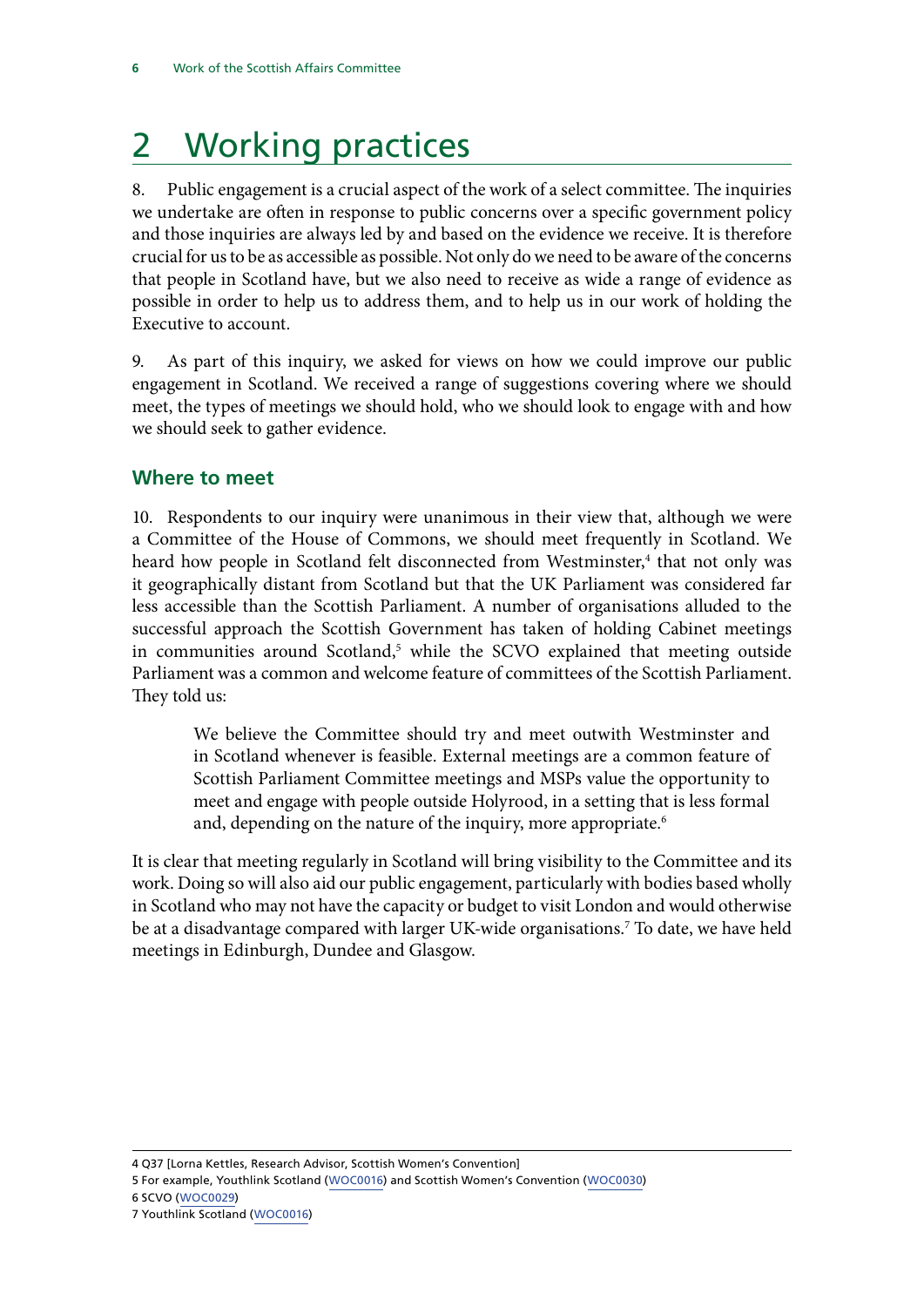

**Figure 3: Committee taking evidence in Edinburgh for the Work of the Committee inquiry**

11. In planning our programme of work it is important that we take account of the geography of Scotland. As Figure 4 below shows, the majority of Scotland's population lives within the Central Belt and while this is where we expect most of our meetings to take place we should not restrict our activity to this area. Poor connectivity and the dispersed nature of Scotland's rural population mean that the cities of the Central Belt are not accessible to all. Meeting across Scotland will allow us the opportunity to engage with groups and individuals who are less able to travel and may offer a wider perspective to the issues we are considering.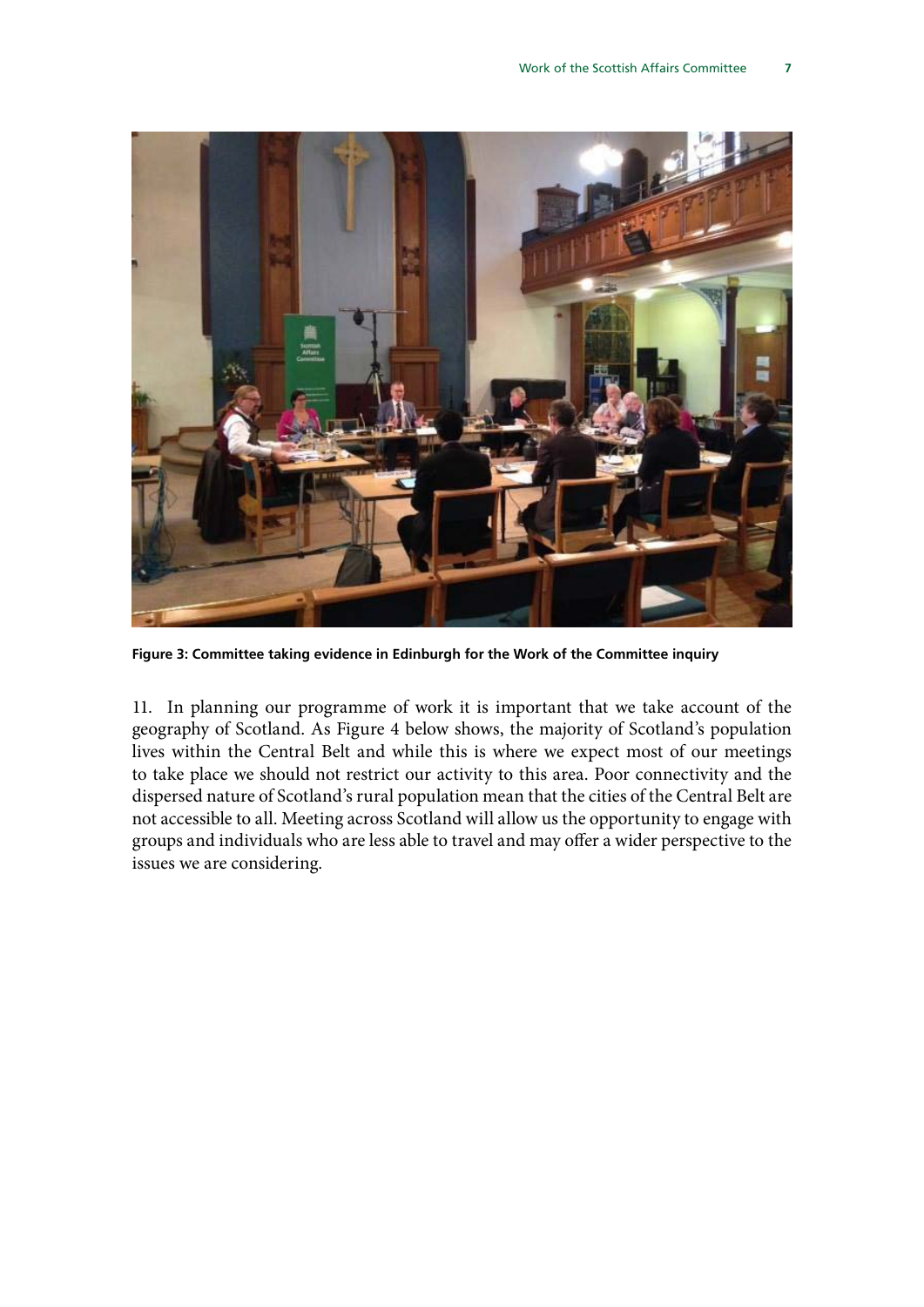

#### <span id="page-11-0"></span>**Figure 4: Scotland population density: by council area, 2009**

12. **Over this Parliament we will aim to challenge the perception that Committees in Westminster are remote institutions. As part of this process we will regularly visit and take evidence in Scotland. We hope that in doing so we will be more accessible to people in Scotland and better able to take note of their concerns. We recognise that not everyone in Scotland lives in or can readily access the usual destinations of Glasgow and Edinburgh. When the opportunity and subject matter allows we will therefore endeavour to meet away from the cities of the Central Belt.**

#### **Format of meetings**

13. Formal evidence sessions play an important role in the activity of select committees; they allow us to cross examine witnesses and the exchanges are a matter of public record but they are not the only means by which committees can engage on a subject. Informal meetings, such as roundtables or seminars, can be a source of valuable background material to an inquiry. They can provide an opportunity for people to raise concerns with a committee that they might be reluctant to do in a public setting and can allow a committee to meet a greater number of people than would be possible in an evidence session. In their evidence the PCS Union highlighted the benefits of a more informal approach:

PCS believes that there should be a mixed approach of formal and informal [sessions] …. Parliamentary Committees can be perceived to be elitist and exclusive to many ordinary workers and therefore measures to become more inclusive and incorporate a softening of approach depending on the audience would be beneficial.<sup>8</sup>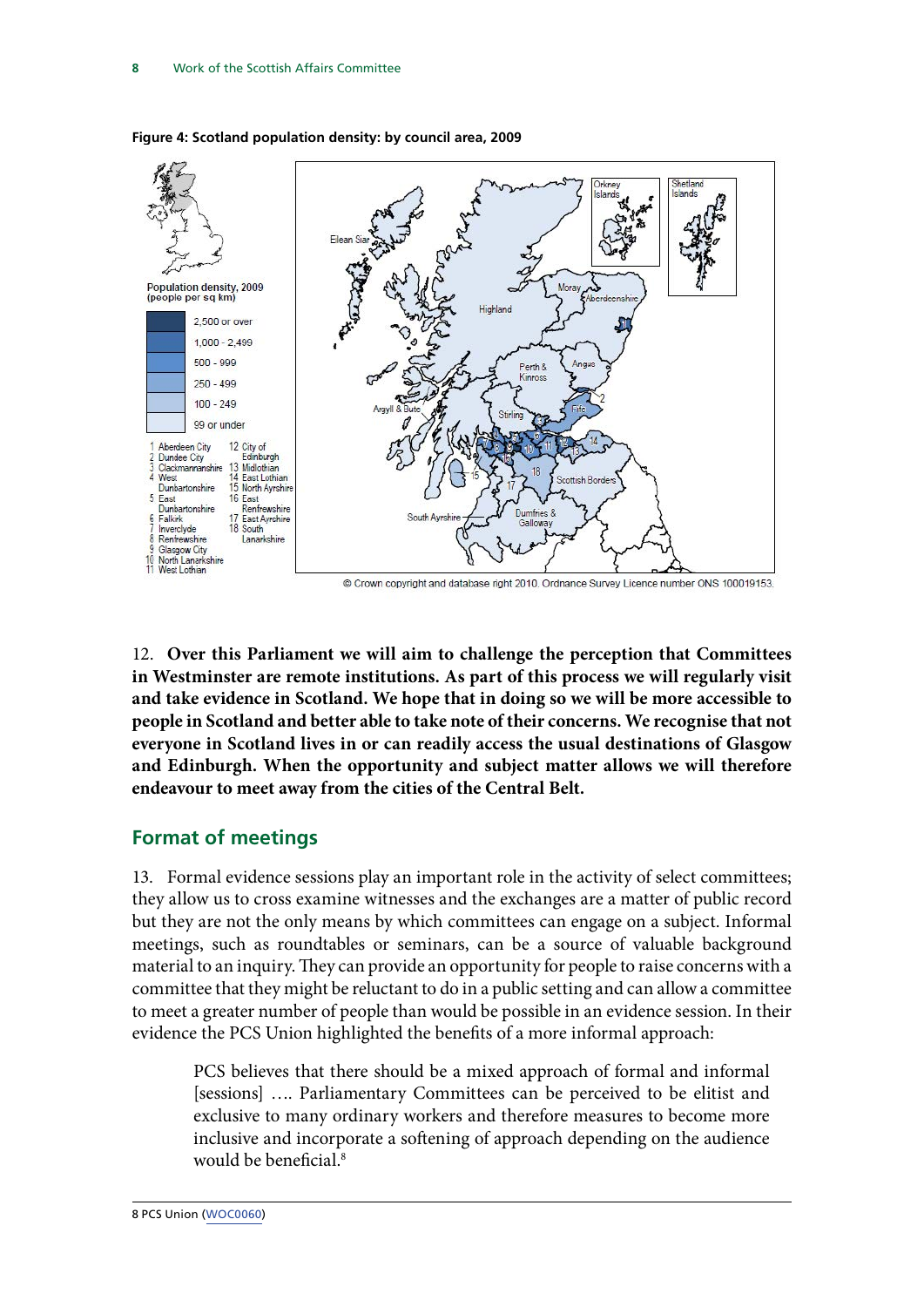<span id="page-12-0"></span>14. Citizens Advice Scotland also recommended that we undertake a mixture of different meeting types and drew attention to the benefits of the "Your Say" sessions used by the Welfare Reform Committee of the Scottish Parliament where members of the public are able to relate their personal experience of the issues being discussed.<sup>9</sup>

15. As well as the benefits of an informal approach to meetings we also heard about the value of engaging with people and organisations in situ. The SCVO told us that "visits would allow the Committee to see 'policy in action' and hear first-hand from those being affected/likely to be affected by the work of the UK Government".<sup>10</sup> This view was echoed by many who submitted evidence to our inquiry. The Scottish Women's Convention explained that:

In order for the Committee to work effectively with people from all over Scotland, it must ensure members and representatives visit people within their own communities. In doing so, it will be able to fully appreciate what life is like in different areas, particularly remote, rural and super sparse parts of the country.<sup>11</sup>

16. We recognise the value that the correct balance of both formal and informal meetings can bring to our work. Informal meetings and visits can offer insights that might not be available in a formal setting, particularly the opportunity to see first-hand the consequences of a specific policy in action. Visits to local communities also serve to increase the visibility and accessibility of the Committee and can help to breakdown the perception that politicians in Westminster are remote and unaware of the consequences that policy decisions made in Westminster may have in Scotland. **We will aim to incorporate informal meetings and visits in to our work wherever possible. Where practical to do so we will also liaise with organisations in Scotland that are involved with communities at a grassroots level**. A number of organisations volunteered to either help organise or host Committee visits and we are grateful to them.

#### **Engagement with the Scottish Parliament**

17. We have already discussed the variety of ways we will seek to engage with the Scottish public and third sector organisations and improve the accessibility of the Committee. In the evidence we received for this inquiry, there was also a clear view that we must also seek to improve our engagement with the Scottish Parliament. As Citizens Advice Scotland explained:

The Scottish Affairs Committee holds a central role in the UK Parliament, holding to account Government departments and ensuring that Scottish interests are considered. It also holds a crucial role as a bridge between the UK and Scottish Parliaments. In order to maximise the benefits of this role, the Committee must have an effective relationship with the Scottish Parliament and its Committees in order to best address issues of joint interest, particularly where the solutions cut across both reserved and devolved powers.<sup>12</sup>

<sup>9</sup> Citizens Advice Scotland ([WOC0062](http://data.parliament.uk/writtenevidence/committeeevidence.svc/evidencedocument/scottish-affairs-committee/work-of-the-scottish-affairs-committee/written/22769.html))

<sup>10</sup> SCVO ([WOC0029](http://data.parliament.uk/writtenevidence/committeeevidence.svc/evidencedocument/scottish-affairs-committee/work-of-the-scottish-affairs-committee/written/20373.html))

<sup>11</sup> Scottish Women's Convention ([WOC0030\)](http://data.parliament.uk/writtenevidence/committeeevidence.svc/evidencedocument/scottish-affairs-committee/work-of-the-scottish-affairs-committee/written/20378.html)

<sup>12</sup> Citizens Advice Scotland [\(WOC0062](http://data.parliament.uk/writtenevidence/committeeevidence.svc/evidencedocument/scottish-affairs-committee/work-of-the-scottish-affairs-committee/written/22769.html))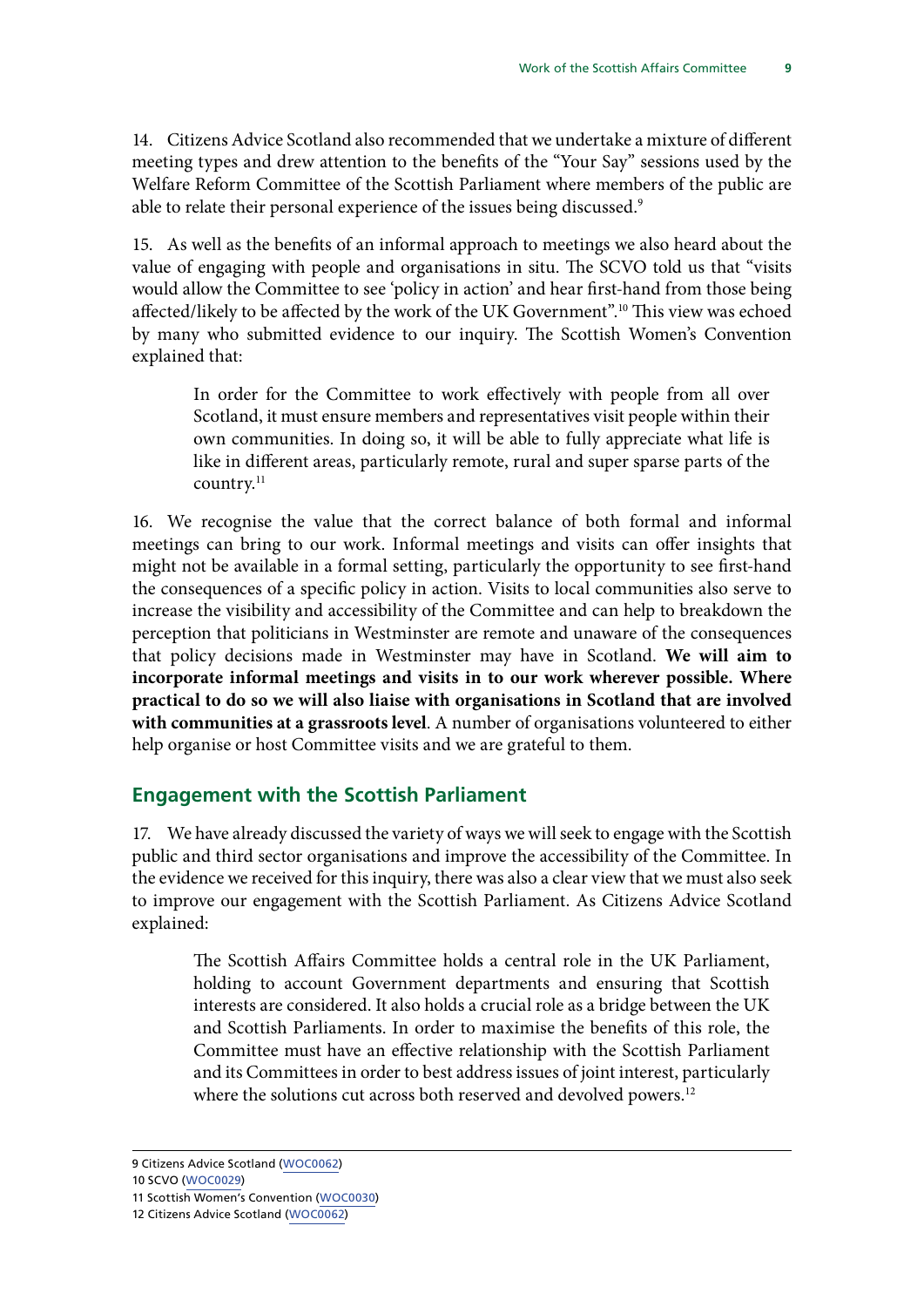18. We are uniquely placed to consider issues that overlap both Parliaments. The new tranche of powers that are due to be devolved via the Scotland Bill will make it increasingly likely that any Scottish Affairs Committee inquiry will cover issues which are likely to require both reserved and devolved solutions. But even without further devolution such issues already exist. Money Advice Scotland gave the example that consumer credit remained reserved whereas the recovery of consumer debt is a devolved matter.13 Our Creative Industries inquiry has highlighted a number of cross-cutting issues such as culture being a devolved area of responsibility while the tax incentives for that sector remain reserved.

19. We agree with the evidence to this inquiry that joined-up working with committees of the Scottish Parliament will enable more effective scrutiny of policy. Such joinedup working will also help us to pick up criticisms of poor intergovernmental working.14 **During our work in the first part of this Parliament we will reflect on how best to refresh and renew our working relationship with the Scottish Parliament and its Committees. We will seek opportunities for both Parliaments and their Committees to work constructively together.**

20. One potential model of joint working would be for the Scottish Affairs Committee and a committee of the Scottish Parliament to take forward the work of the other where it pertains to their respective parliament.<sup>15</sup> The SCVO told us that such joint working would "enrich both Parliaments",<sup>16</sup> while the STUC set out how this might work in practice:

closer working between the Committees of the two Parliaments would bring benefit, allowing the Scottish Affairs Select Committee to enhance evidence already collected, initiating inquiries arising from gaps or problems identified during Scottish Parliament Committee inquiries.<sup>17</sup>

To some extent this is already happening. For our Creative Industries inquiry we liaised with the Economy, Energy and Tourism Committee of the Scottish Parliament who conducted a similar inquiry earlier this year. While that committee primarily looked at the role of Scottish bodies our inquiry considers what the UK Government is doing to support the sector.

21. The STUC further suggested that:

it may be helpful to both institutions to occasionally invite members of the respective Committees to discuss findings when inquiries are completed, for example on blacklisting or on other labour market issues, and on welfare reform, as there are both reserved and devolved policy consequences.<sup>18</sup>

A different model might be for committees to work concurrently so that while we consider the reserved areas of a topic, a committee of the Scottish Parliament might look at those aspects of the topic that are devolved.

<sup>13</sup> Money Advice Scotland [\(WOC0061](http://data.parliament.uk/writtenevidence/committeeevidence.svc/evidencedocument/scottish-affairs-committee/work-of-the-scottish-affairs-committee/written/22645.html))

<sup>14</sup> SCVO ([WOC0029](http://data.parliament.uk/writtenevidence/committeeevidence.svc/evidencedocument/scottish-affairs-committee/work-of-the-scottish-affairs-committee/written/20373.html))

<sup>15</sup> Youthlink Scotland ([WOC0016\)](http://data.parliament.uk/writtenevidence/committeeevidence.svc/evidencedocument/scottish-affairs-committee/work-of-the-scottish-affairs-committee/written/19980.html); Citizens Advice Scotland ([WOC0062](http://data.parliament.uk/writtenevidence/committeeevidence.svc/evidencedocument/scottish-affairs-committee/work-of-the-scottish-affairs-committee/written/22769.html))

<sup>16</sup> SCVO ([WOC0029](http://data.parliament.uk/writtenevidence/committeeevidence.svc/evidencedocument/scottish-affairs-committee/work-of-the-scottish-affairs-committee/written/20373.html))

<sup>17</sup> STUC [\(WOC0062](http://data.parliament.uk/writtenevidence/committeeevidence.svc/evidencedocument/scottish-affairs-committee/work-of-the-scottish-affairs-committee/written/20994.html))

<sup>18</sup> STUC ([WOC0062](http://data.parliament.uk/writtenevidence/committeeevidence.svc/evidencedocument/scottish-affairs-committee/work-of-the-scottish-affairs-committee/written/20994.html))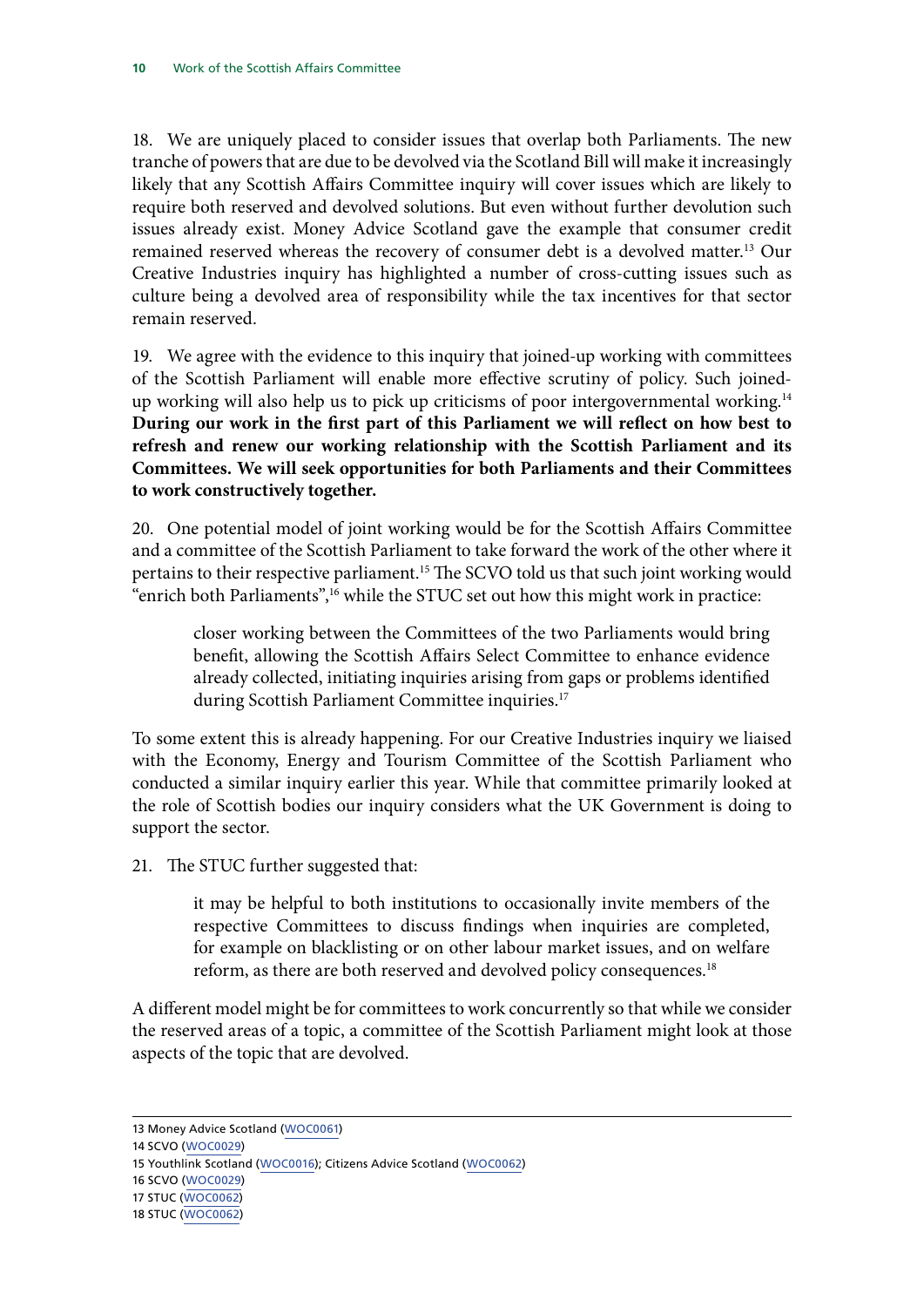<span id="page-14-0"></span>22. **Throughout this Parliament, where issues cut across both reserved and devolved powers, we will seek to complement and build on the work of committees of the Scottish Parliament. We believe that closer working between committees in Scotland and those in Westminster will enrich both Parliaments and allow for more effective scrutiny of the Executive.**

#### **Use of technology**

23. During this Parliament we will seek to be innovative and use technology to improve the accessibility and visibility of the Committee. We are already the first House of Commons committee to have our own dedicated Facebook page.<sup>19</sup> We intend to use this page to promote the informal aspects of our work such as visits and as a means of promoting engagement with our work.

24. For this inquiry we invited people to suggest future inquiries that the Committee might undertake through Facebook, Twitter and email as well as through the evidence portal on our website. A summary of how those suggestions were made is below.

#### **Figure 5: How evidence was received for this inquiry**



As the graphic above illustrates, submitting written evidence via our website and via email remains the principal means for people to contact the Committee. Our use of social media may have increased awareness of our inquiry in Scotland but it is clear that we need to do much more if we are to successfully use platforms such as Twitter and Facebook to gather

19 [www.facebook.com/scottishaffairscommittee](http://www.facebook.com/scottishaffairscommittee)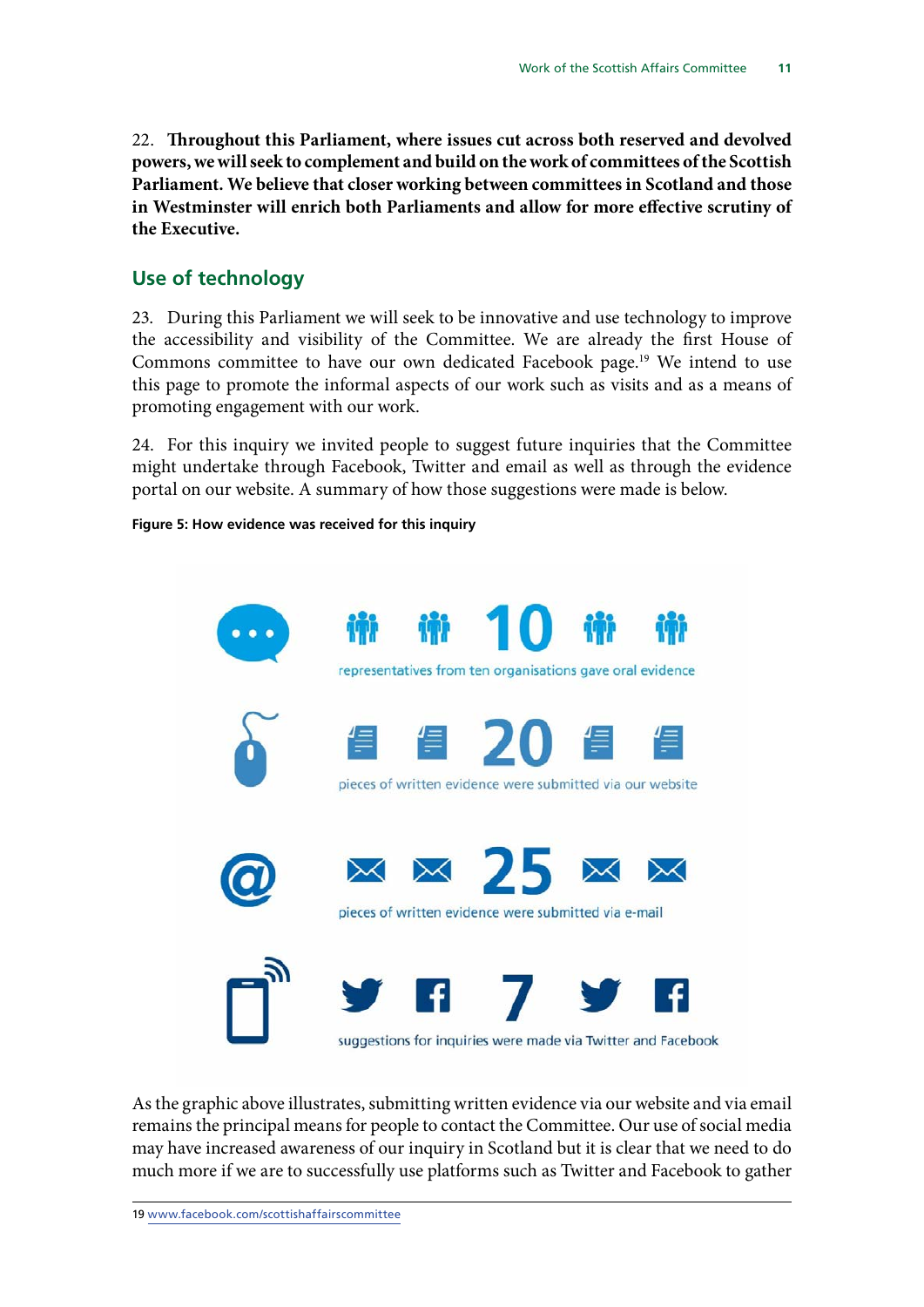people's views on our work. **Over the course of this Parliament we will improve our use of social media to make the Committee more visible and more accessible to a wider range of people and organisations.**

25. The use of technology is not limited to social media. Use of video-conferencing facilities might widen the range of individuals and organisations who may be in a position to give evidence to the Committee when we sit in Westminster. We will also explore the option of live-streaming our meetings away from the House of Commons, something that we have already successfully piloted when we took evidence in Dundee for our Creative Industries inquiry.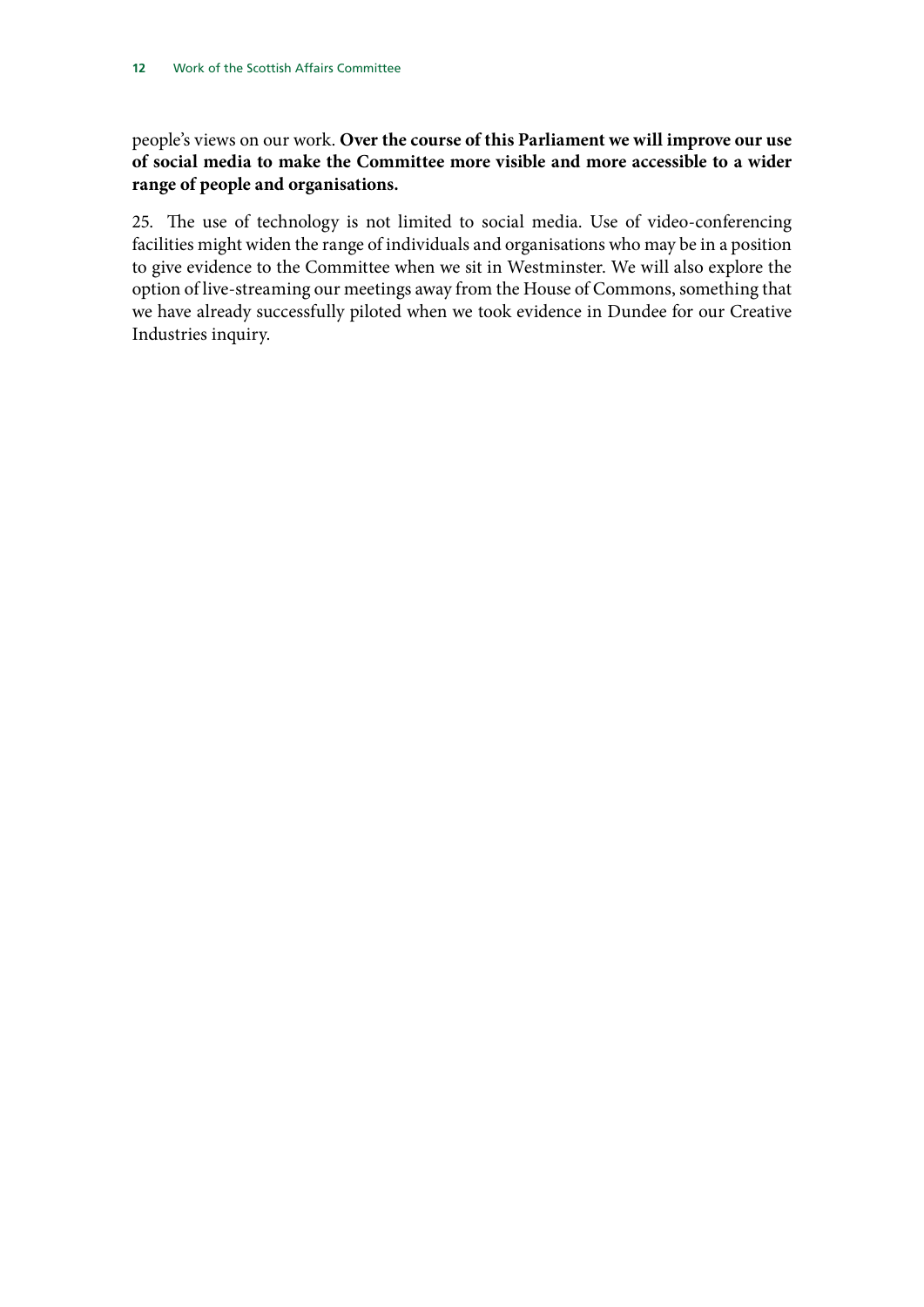# <span id="page-16-0"></span>3 Subjects of inquiry

26. Select Committees of the House of Commons work principally by undertaking inquiries. Committees choose their own subjects of inquiry; typically these are driven by the activity of the relevant department such as legislation being brought forward, by external events that fall within the remit of the department or by concerns raised with the Committee by interested parties. As a new Committee in a new Parliament we set out, through this inquiry, to hear directly from people and organisations in Scotland about what our priorities should be for the new Parliament. We received suggestions covering over forty separate subjects and we are grateful to all those who took the trouble to share their views with the Committee.

27. Figure 6 demonstrates that some clear themes have emerged from the evidence and we go on to offer a brief commentary on some of the main ones.



#### **Figure 6: Suggested topics of inquiry for the Committee**

#### **Devolution settlement**

28. Following the referendum on Scottish independence in 2014, the UK Government pledged to devolve further powers to Scotland and asked Lord Smith to set up a Commission to take forward this commitment.<sup>20</sup> The Scotland Bill currently going through the House of Commons is the result of that process.

29. The Scotland Bill is set to devolve significant powers to Scotland and it is no surprise that of the areas for scrutiny suggested to us this was by far the most frequently cited. The Scotland Office oversees the devolution settlement and scrutiny of its performance in carrying out this role is a key part of our remit. Indeed, it was the dominant theme of our evidence session on 14 October 2015 when we questioned the Secretary of State and his Ministers on the Scotland Office's Annual Report and Accounts for 2014–15.21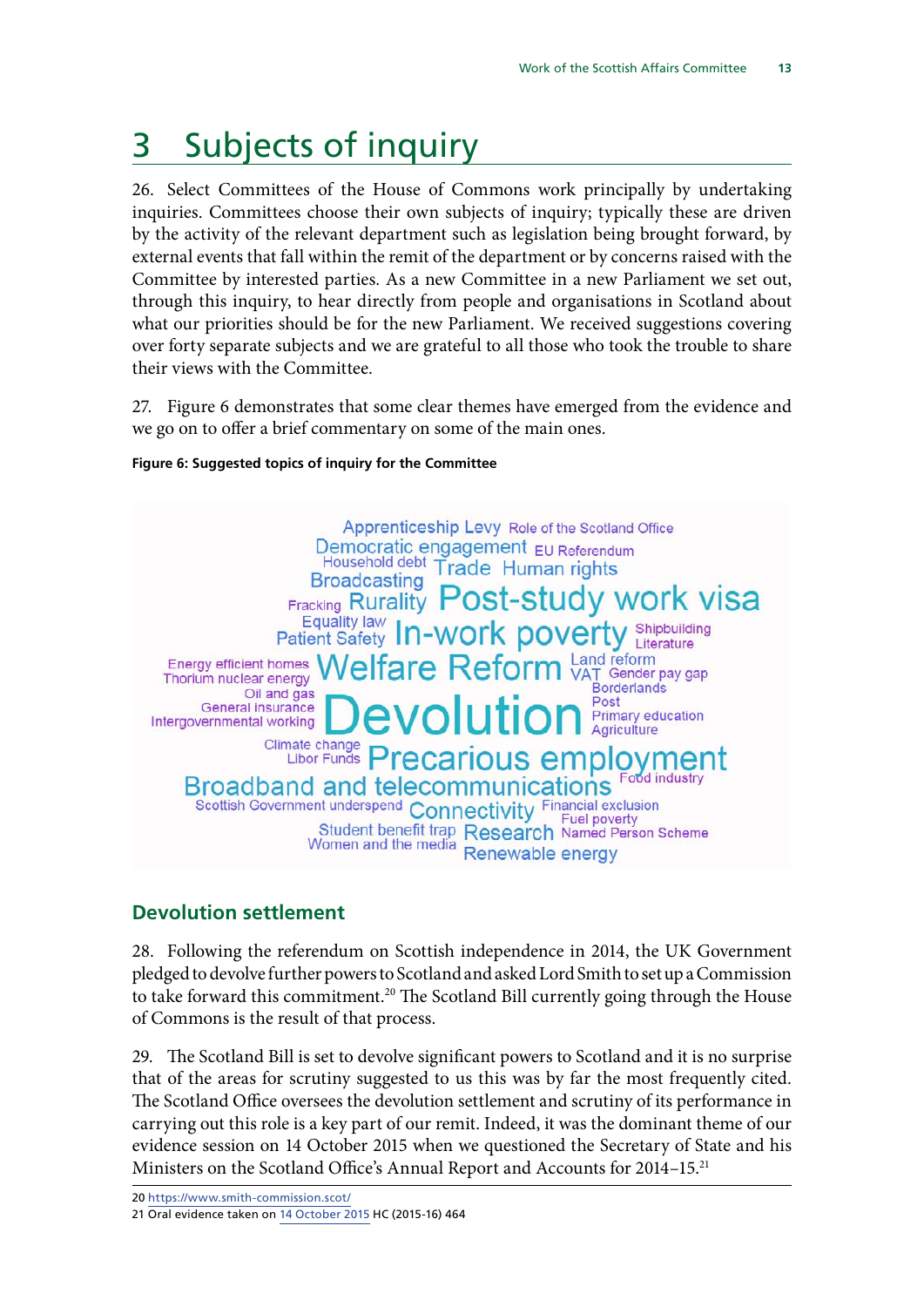<span id="page-17-0"></span>30. A general inquiry into the devolution settlement risks being very broad but there are a number of specific suggestions in the evidence that merit consideration and could form the basis for an inquiry or series of small inquiries. We set out some of these below.

#### *Scotland Act 2012*

31. The final stage of the devolution of powers originating from the Scotland Act 2012, are due to come into effect during 2016. Scrutiny of the implementation and operation of these powers, which include the full control of stamp duty land tax, landfill tax and a new Scottish rate of income tax, might provide valuable lessons that could inform the process of implementing those powers due to be devolved by the current Scotland Bill.<sup>22</sup>

#### *Fiscal framework*

32. The fiscal framework governs the fiscal and funding relationship between the UK and Scotland. Revising this framework to take account of the devolution of further powers to Scotland is one of the key parts of the Smith Agreement and arguably the most complicated to implement. The revised fiscal framework will cover enhanced borrowing powers, the interaction between devolved powers over taxation and expenditure and the block grant, and will enshrine the Smith Agreement's 'principle of no detriment' - that the actions of one government should not cause financial harm to the other. To put into context how difficult a task revising the fiscal framework is, the UK and Scottish Governments have been unable to agree a permanent adjustment mechanism to govern the impact on the block grant of those taxes devolved in the 2012 Scotland Act. Those taxes were relatively minor compared with the powers to be conferred by the current Scotland Bill.

33. The Scottish Government has been clear that it will not recommend to the Scottish Parliament that it approve the Scotland Bill without there first being agreement on a fiscal framework that is fair to Scotland.<sup>23</sup> The UK and Scottish Governments are currently working on producing the framework and both sides have committed not to provide any commentary while that work is ongoing. The Secretary of State confirmed to the Committee that the intention is for the work to be completed this autumn and that time will be available for parliamentary scrutiny.<sup>24</sup>

#### *Scotland Bill*

34. A key objective of the Scotland Office is "To maintain the devolution settlement by ensuring that devolution respects the needs of Scotland and the rest of the UK."25 There is currently disagreement between the UK and Scottish Governments over whether the latest round of devolution via the Scotland Bill faithfully transposes what was set out in the Smith Agreement, particularly with regard to welfare powers. Parkinson's UK suggested that it would not be worthwhile to devolve benefits if the powers being handed over were merely powers to administer systems that are agreed in Westminster.<sup>26</sup> For many, the Smith Agreement represented an opportunity to design a different structure of welfare in Scotland. Citizens Advice Scotland told us that "it would be useful for the Committee to

23 Scottish Government press release, [Fiscal framework debate](http://news.scotland.gov.uk/News/Fiscal-Framework-debate-1e0a.aspx), 7 October 2015

24 HC Deb, 2 November 2015, col 16WS [Commons written ministerial statement]

<sup>22</sup> Citizens Advice Scotland ([WOC0062\)](http://data.parliament.uk/writtenevidence/committeeevidence.svc/evidencedocument/scottish-affairs-committee/work-of-the-scottish-affairs-committee/written/22769.html)

<sup>25</sup> [Scotland Office and Office of the Advocate General for Scotland Annual Report and Accounts 2014-15](https://www.gov.uk/government/uploads/system/uploads/attachment_data/file/448145/SO_Report_2014-15.pdf), p5 26 Parkinson's UK ([WOC0034\)](http://data.parliament.uk/writtenevidence/committeeevidence.svc/evidencedocument/scottish-affairs-committee/work-of-the-scottish-affairs-committee/written/20391.html)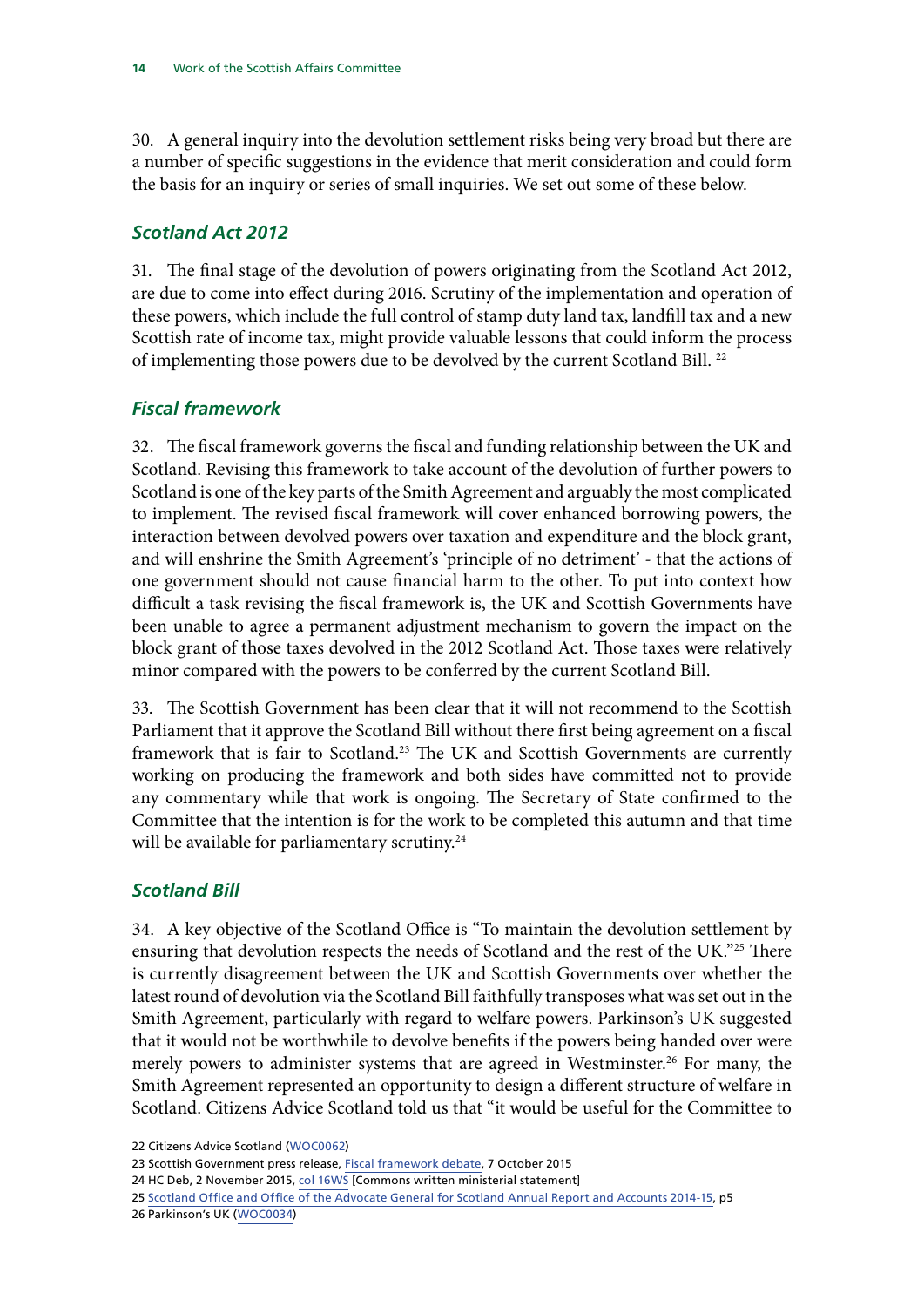<span id="page-18-0"></span>assess whether the powers being devolved are those intended by the Smith Agreement",<sup>27</sup> and that one function of the Scottish Affairs Committee might be to ensure that "the powers come over in a way that works for Scotland".28

#### *Transitional arrangements and implementation*

35. The welfare changes set out in the Scotland Bill will give the Scottish Parliament around £2.5 billion worth of new welfare powers as well as the powers to create new benefits in devolved areas and top up those that will remain reserved. A number of bodies that submitted evidence to our inquiry recommended that we monitor the transitional arrangements as claimants are transferred from the welfare system of the United Kingdom to the new structure in Scotland. It is clear that some claimants will also interact with both systems.

36. Parkinson's UK raised a number of concerns about this part of the devolution process, particularly the risk that families and carers might be disadvantaged by the interactions between two separately administered, and potentially complex, systems. Parkinson's UK told the Committee that this could cause:

real issues for people who look like they are going to be stuck between two systems, which are possibly moving in different directions, where a number of key issues have not been resolved and the impact that that has on people who are probably claiming multiple benefits is of great concern to us.<sup>29</sup>

Parkinson's UK explained that a more generous benefit in one country should not be clawed back by a reduction in the level of benefit available from the other, not least because those claiming multiple benefits are likely to be on the lowest incomes. The SCVO echoed this view and told us that both governments "need to ensure minimal impact and there are no negative consequences".30

37. As well as welfare powers, the Scotland Bill will devolve to the Scottish Parliament significant powers over taxation. We heard from the Institute of Directors that companies either side of the border were concerned about the possibility of increased compliance costs as a result of devolved tax powers.<sup>31</sup> The Institute of Directors asked that we monitor the administrative impact on businesses of differing tax arrangements either side of the border. The SCVO also raised the matter of devolved taxes and argued that the operation of HMRC in collecting devolved taxes should be included in any inquiry covering the implementation of the powers set out in Scotland Bill.<sup>32</sup>

#### *Intergovernmental working*

38. The Smith Agreement recommended that the working arrangements between the Scottish and UK Governments, including the Joint Ministerial Committee (JMC), be improved "as a matter of urgency and scaled up significantly to reflect the scope of

32 SCVO ([WOC0029\)](http://data.parliament.uk/writtenevidence/committeeevidence.svc/evidencedocument/scottish-affairs-committee/work-of-the-scottish-affairs-committee/written/20373.html)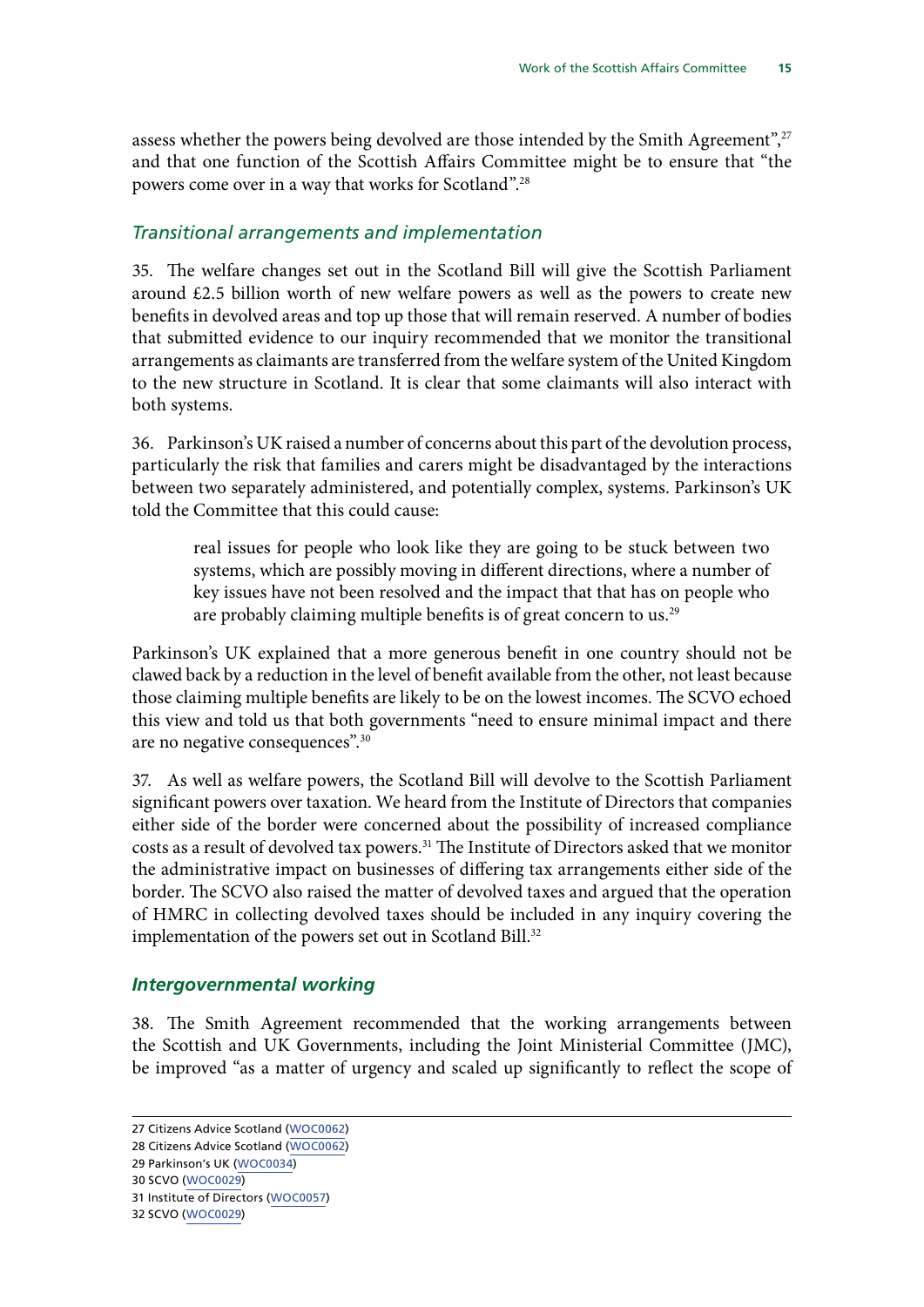<span id="page-19-0"></span>the agreement arrived at by the parties."33 CBI Scotland told us that: "A focus on how both Holyrood and Westminster could facilitate a better and more joined up working relationship would be extremely beneficial".<sup>34</sup> We note that the Devolution (Further Powers) Committee in the Scottish Parliament has already undertaken such an inquiry<sup>35</sup> but such matters will almost certainly feature in any future work we do on the devolution settlement.

#### **Impact of welfare reform**

39. Almost all of the third sector organisations that gave evidence to our inquiry drew attention to the impact that the UK Government's welfare reform programme is having in Scotland. According to Money Advice Scotland the impact of welfare reform was the issue most frequently raised with its advisors.<sup>36</sup> Citizens Advice Scotland reported that crisis indicators such as charity applications (up 79% in the last year) and Crisis Grants (up 68% in the last year) $37$  were increasing quickly:

Our most recent finding is that 1 in 31 clients that come to the Citizens Advice Bureau have to be referred for a food parcel. That is up from 1 in 50 last year. The vast majority is something to do with the benefit system, whether it is being sanctioned, whether it is a delay in the benefit system or administrative problems. People have nowhere to go in the benefits systems. They have to go for a food parcel.<sup>38</sup>

The situation outlined by Citizens Advice Scotland suggests that there are holes in the social security safety net which voluntary organisations are trying to fill. We heard from the SCVO that welfare reform "has had, and continues to have, a substantial impact upon third sector organisations in Scotland". The SCVO explained that funding was not keeping up with demand and that for many organisations helping people to cope with welfare changes specifically was distracting from their core, preventative work.<sup>39</sup>

40. In addition to those reforms to the welfare system that have already been implemented, we also heard concerns about those due to take effect, notably the roll out of Universal Credit in Scotland and the introduction of changes in tax credits. The roll out of Universal Credit is likely to affect 700,000 households in Scotland and, while some will gain, Citizens Advice Scotland told us that others will lose out and will find the online application process and the move to monthly payments—which will be paid in arrears—difficult to cope with.40 The Scottish Women's Convention concluded that the Government had not considered the needs of those who are not computer literate or who do not have access to a computer or the internet.<sup>41</sup> A recent CAS survey found that 1 in 5 of their clients could not use a computer. 42

<sup>33</sup> The Smith Commission, [Report of the Smith Commission on the devolution of further powers to the Scottish](https://www.smith-commission.scot/wp-content/uploads/2014/11/The_Smith_Commission_Report-1.pdf) [Parliament](https://www.smith-commission.scot/wp-content/uploads/2014/11/The_Smith_Commission_Report-1.pdf), 27 November 2014, para 28

<sup>34</sup> CBI Scotland ([WOC0032](http://data.parliament.uk/writtenevidence/committeeevidence.svc/evidencedocument/scottish-affairs-committee/work-of-the-scottish-affairs-committee/written/20385.html))

<sup>35</sup> Scottish Parliament, Devolution (Further Powers) Committee, [Changing relationships: Parliamentary Scrutiny of](http://www.scottish.parliament.uk/parliamentarybusiness/CurrentCommittees/92901.aspx) [Intergovernmental Relations,](http://www.scottish.parliament.uk/parliamentarybusiness/CurrentCommittees/92901.aspx) Eight Report, 2015 (Session 4)

<sup>36</sup> Money Advice Scotland ([WOC0061\)](http://data.parliament.uk/writtenevidence/committeeevidence.svc/evidencedocument/scottish-affairs-committee/work-of-the-scottish-affairs-committee/written/22645.html)

<sup>37</sup> Citizens Advice Scotland ([WOC0062](http://data.parliament.uk/writtenevidence/committeeevidence.svc/evidencedocument/scottish-affairs-committee/work-of-the-scottish-affairs-committee/written/22769.html))

<sup>38</sup> Q24 [Keith Dryburgh, Policy Manager, Citizens Advice Scotland]

<sup>39</sup> SCVO ([WOC0029\)](http://data.parliament.uk/writtenevidence/committeeevidence.svc/evidencedocument/scottish-affairs-committee/work-of-the-scottish-affairs-committee/written/20373.html)

<sup>40</sup> Citizens Advice Scotland ([WOC0062\)](http://data.parliament.uk/writtenevidence/committeeevidence.svc/evidencedocument/scottish-affairs-committee/work-of-the-scottish-affairs-committee/written/22769.html)

<sup>41</sup> Scottish Women's Convention ([WOC0030](http://data.parliament.uk/writtenevidence/committeeevidence.svc/evidencedocument/scottish-affairs-committee/work-of-the-scottish-affairs-committee/written/20378.html))

<sup>42</sup> Citizens Advice Scotland ([WOC0062\)](http://data.parliament.uk/writtenevidence/committeeevidence.svc/evidencedocument/scottish-affairs-committee/work-of-the-scottish-affairs-committee/written/22769.html)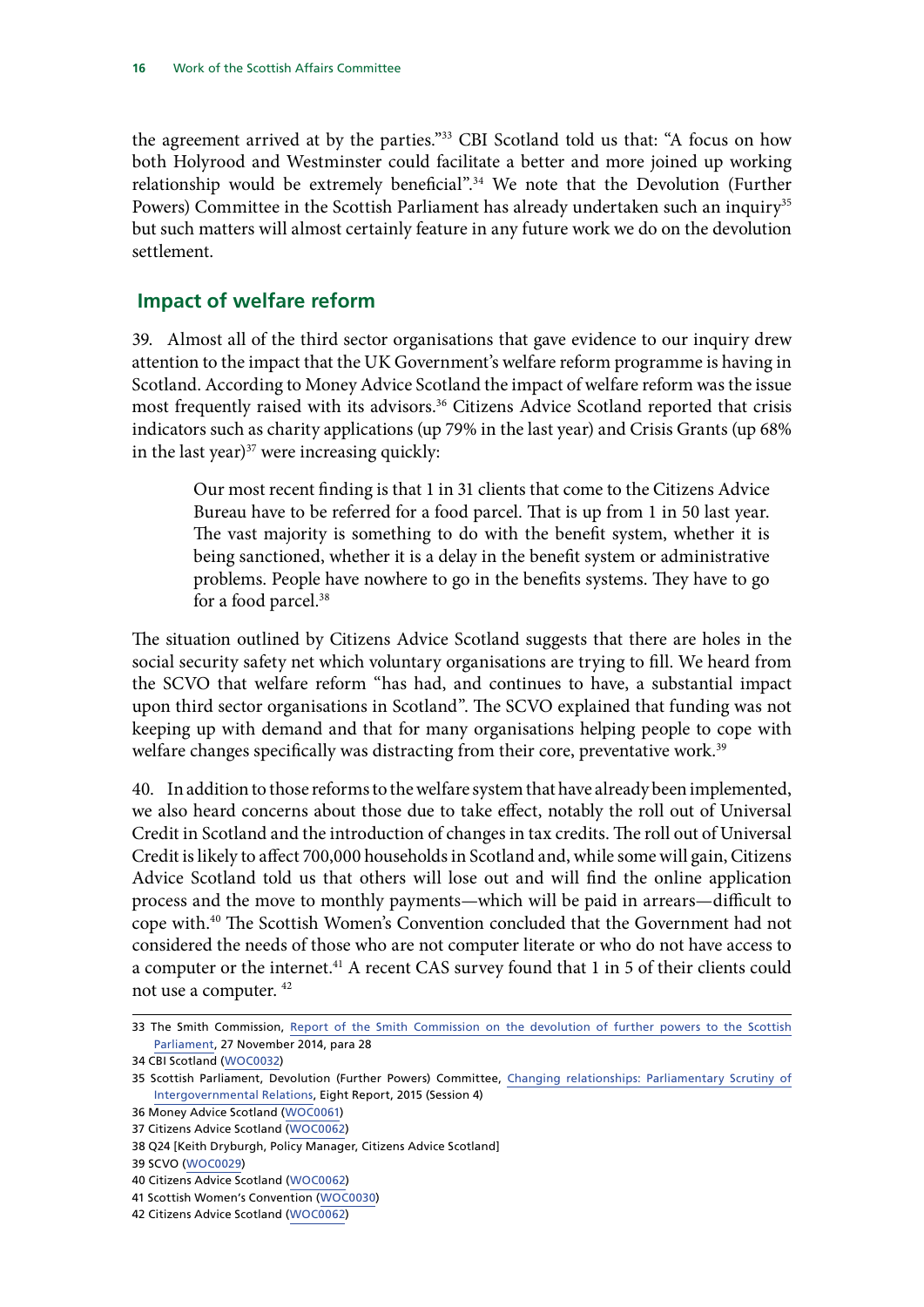<span id="page-20-0"></span>41. A number of organisations suggested that the effects of the Government's welfare reforms were particularly detrimental for specific demographic groups. YouthLink Scotland explained how the reforms affected young people, removing housing benefit from those under the age of 25 and preventing young workers from accessing the benefit brought about by increases to the minimum wage.<sup>43</sup> The Scottish Women's Convention told us that the reforms adversely affected women as little consideration had been given to those struggling with childcare,<sup>44</sup> while Parkinson's UK explained that work undertaken by the Scottish Parliament's Welfare Reform Committee and the Scottish Government had suggested that the reforms have had a disproportionate impact on disabled people, and that this impact is expected to increase over the next few years.45 Parkinson's UK told us that they were disappointed that the UK Government had not undertaken a similar study into the impact of the reforms.<sup>46</sup>

42. The interaction between the Government's programme of reform and the devolution of welfare powers in the Scotland Bill was also raised by witnesses. Organisations expressed concern at the prospect of the more vulnerable members of society being asked to deal with two separate, and potentially divergent, systems of welfare. Tanith Muller, Policy and Campaigns Manager of Parkinson's UK told us that the Scottish Affairs Committee is well-placed to try to provide some clarity and "push Governments into working in an evidence-based way, to look at the impact of plans on claimants as they are going through" and to ensure that the "right powers are devolved in order to identify and achieve improvements". <sup>47</sup>

#### **Post-study work schemes**

43. The Tier 1 (Post-Study Work) category of visa was a points-based scheme designed to enable international students who had studied in the UK to remain in the UK after the conclusion of their studies. The scheme aimed to enhance the UK's overall offer to international students and provide a bridge to highly skilled or skilled work. Applicants were free to seek employment without a sponsor and, if successful, were granted leave to remain in the UK for two years. The Coalition Government closed the main Tier 1 route for post study work for international students in 2012. As a result, graduating students who wish to remain in the UK must apply either through the Tier 1 (Graduate Entrepreneur) route, which requires official endorsement of the applicant's business idea from either UKTI or an authorised endorsing Higher Education Institution and is limited to 1,900 places, or the Tier 2 visa programme, which has stricter requirements for qualification.

44. A number of organisations raised concerns with us regarding the Government's decision to restrict use of the post-study work visa. Those concerns focused mainly on two areas, the comparative attractiveness of Scotland as a destination for international students and skills shortages in the Scottish economy.

<sup>43</sup> Youthlink Scotland ([WOC0016](http://data.parliament.uk/writtenevidence/committeeevidence.svc/evidencedocument/scottish-affairs-committee/work-of-the-scottish-affairs-committee/written/19980.html))

<sup>44</sup> Scottish Women's Convention ([WOC0030\)](http://data.parliament.uk/writtenevidence/committeeevidence.svc/evidencedocument/scottish-affairs-committee/work-of-the-scottish-affairs-committee/written/20378.html)

<sup>45</sup> Parkinson's UK ([WOC0034\)](http://data.parliament.uk/writtenevidence/committeeevidence.svc/evidencedocument/scottish-affairs-committee/work-of-the-scottish-affairs-committee/written/20391.html)

<sup>46</sup> Parkinson's UK ([WOC0034\)](http://data.parliament.uk/writtenevidence/committeeevidence.svc/evidencedocument/scottish-affairs-committee/work-of-the-scottish-affairs-committee/written/20391.html)

<sup>47</sup> Q39 [Tanith Muller, Policy and Campaigns Manager, Scotland, Parkinson's UK] and Parkinson's UK ([WOC0034\)](http://data.parliament.uk/writtenevidence/committeeevidence.svc/evidencedocument/scottish-affairs-committee/work-of-the-scottish-affairs-committee/written/20391.html)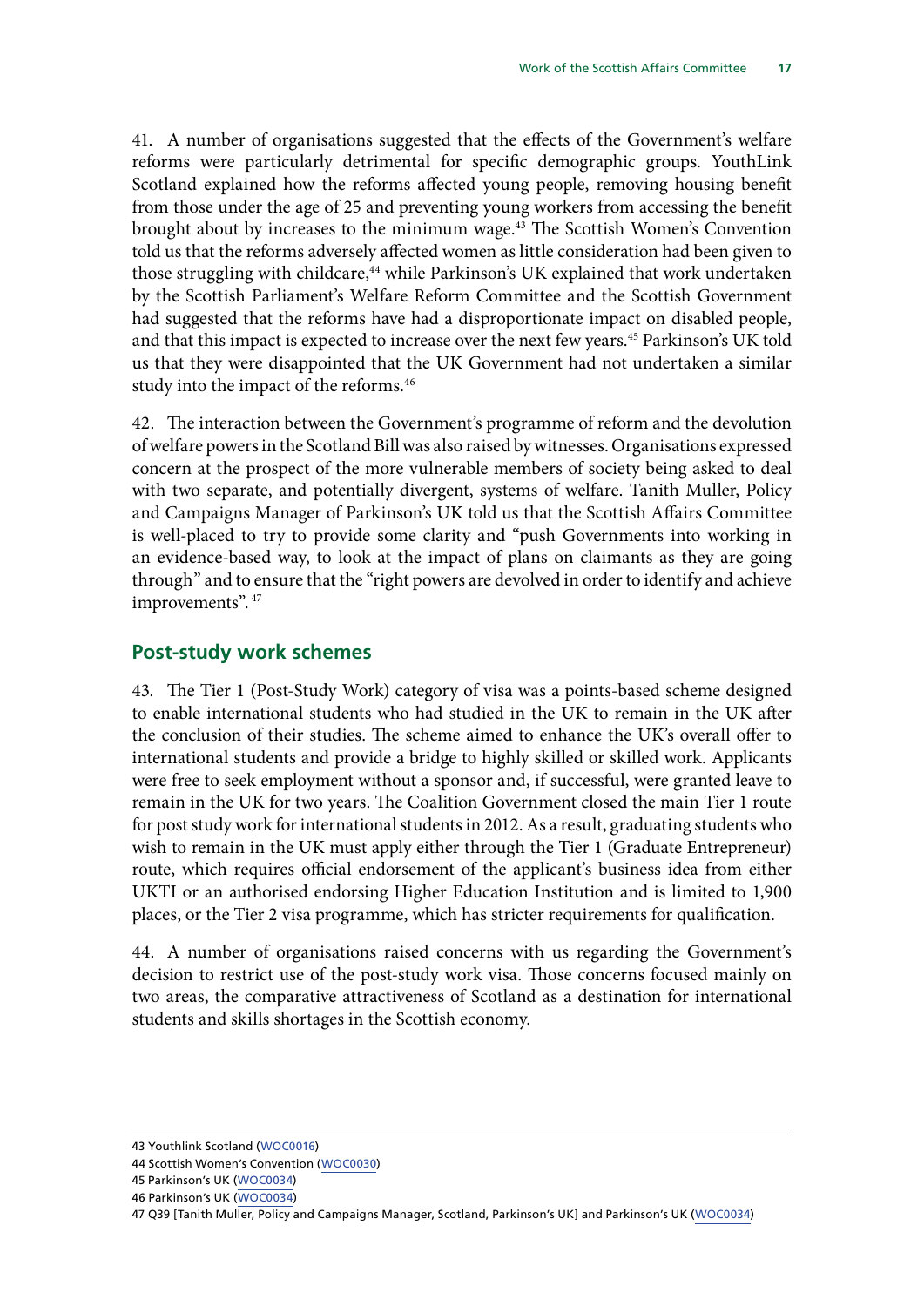<span id="page-21-0"></span>45. While there is no limit to the number of international students universities are permitted to enrol, the University of Edinburgh told us that:

the University would be an even more attractive choice to students from around the world if they could stay on to make the most of their qualification by gaining experience of working in a Scottish context, delivering concomitant economic benefits for Scotland<sup>48</sup>

46. According to Universities Scotland, the UK Government's decision to close the main route for obtaining a post-study work visa has pushed Scotland's universities into an uncompetitive position in the global market place. As Scotland's recruitment of international students has stagnated (a fall in some key markets has been offset by an increase in students from China), competing universities across the world in countries such as the United States, Canada and Australia have seen their numbers grow significantly.<sup>49</sup>

47. In addition to providing an economic benefit to universities, in the form of tuition fees paid, and to the local economy, via expenditure on living costs, Garry Clark, Head of Policy and Public Affairs at the Scottish Chambers of Commerce explained that attracting and retaining international students can also help to mitigate unmet demand for highlyskilled people in certain sectors of the Scottish economy "which we cannot possible satisfy from the domestic education or labour pool".<sup>50</sup> This view was repeated in evidence we received for our Creative Industries inquiry.

48. The argument for an inquiry to look at whether current visa pathways are meeting the requirements of students, universities and employers in Scotland has been given further support by the Smith Agreement. The Smith Commission recommended that:

the Scottish and UK Governments should work together to explore the possibility of introducing formal schemes to allow international higher education students graduating from Scottish further and higher education institutions to remain in Scotland and contribute to economic activity for a defined period of time.<sup>51</sup>

#### **In-work poverty and precarious employment**

49. The wellbeing and financial security of those in employment is essential to the individual, their families and the economy and society as a whole. Citizens Advice Scotland (CAS) told us that, although the economy is improving, the number of clients seeking advice from CAS Bureaux on employment problems such as poor treatment at the workplace, problems enforcing rights and budgetary difficulties caused by fluctuating hours, continues to rise.<sup>52</sup> Citizens Advice Scotland explained that this rise could be attributed to the growth in zero hours contracts and a wider trend of low pay and insecure work. We heard from the Poverty Alliance that over half of children in poverty in Scotland live in a household where someone works.<sup>53</sup> We were also told that the changes to tax

<sup>48</sup> University of Edinburgh ([WOC0050](http://data.parliament.uk/writtenevidence/committeeevidence.svc/evidencedocument/scottish-affairs-committee/work-of-the-scottish-affairs-committee/written/20984.html))

<sup>49</sup> Universities Scotland ([WOC0025\)](http://data.parliament.uk/writtenevidence/committeeevidence.svc/evidencedocument/scottish-affairs-committee/work-of-the-scottish-affairs-committee/written/20173.html)

<sup>50</sup> Q17

<sup>51</sup> The Smith Commission, [Report of the Smith Commission on the devolution of further powers to the Scottish](https://www.smith-commission.scot/wp-content/uploads/2014/11/The_Smith_Commission_Report-1.pdf) [Parliament](https://www.smith-commission.scot/wp-content/uploads/2014/11/The_Smith_Commission_Report-1.pdf), 27 November 2014, para 96

<sup>52</sup> Last year Citizens Advice Scotland dealt with over 50,000 cases relating to employment matters, an 8% rise on the year before (source: Citizens Advice Scotland ([WOC0062](http://data.parliament.uk/writtenevidence/committeeevidence.svc/evidencedocument/scottish-affairs-committee/work-of-the-scottish-affairs-committee/written/22769.html))).

<sup>53</sup> The Poverty Alliance ([WOC0006\)](http://data.parliament.uk/writtenevidence/committeeevidence.svc/evidencedocument/scottish-affairs-committee/work-of-the-scottish-affairs-committee/written/19039.html)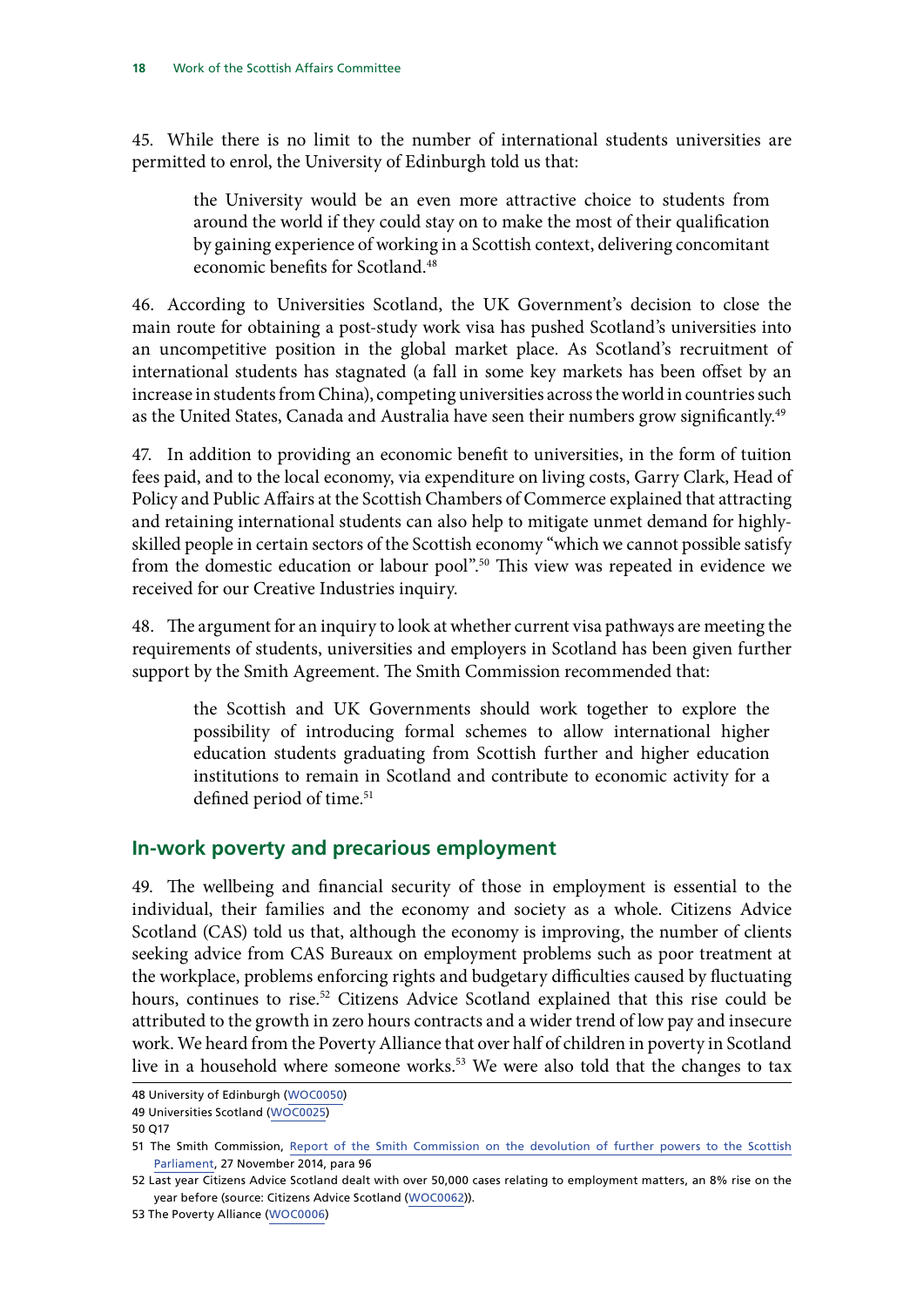<span id="page-22-0"></span>credits proposed by the current UK Government may exacerbate this situation and push more people in Scotland into in-work poverty.<sup>54</sup>

50. One route for an individual to seek redress from abuse in the workplace has been to take their employer to an Employment Tribunal. Citizens Advice Scotland explained that since the introduction of fees to bring a case—which can be as much as £1,100—the number of cases before Employment Tribunals has plummeted by 85%. Keith Dryburgh, Policy Manager, CAS told us that "it is very much the case that people are experiencing more problems at work but have no way of enforcing their rights".<sup>55</sup>

51. The issues of in-work poverty and precarious employment are not unique to Scotland and many of the powers to address them such as via employment law, the welfare system and work programmes, are currently reserved. The Poverty Alliance state:

Given the continuing importance of work as a route out of poverty, and the problem that in-work poverty presents we would therefore ask that the Scottish Affairs Committee considers an inquiry into in-work poverty in Scotland and what more can be done to tackle it.<sup>56</sup>

52. The powers to be devolved under the Scotland Bill may transfer some of the responsibility over this area to the Scottish Government but it is more likely that the interaction between devolved and reserved powers will be key to resolving the problems we have outlined and it is perhaps in this area that any work we undertake might have the most value.

#### *Bogus self-employment*

53. Many of the problems to do with precarious employment have become associated with zero hours contracts but there are other ways in which work might be insecure. The STUC encouraged us to consider:

a full investigation into the continued and increasing use of umbrella companies and bogus self-employment practices which are used by employers to deny workers their full wages, remove fundamental employment rights and shift the tax burden. $57$ 

The STUC notes that poor employment practices are extending into the offshore industry. Such practices are also believed to be increasing in the care sector, which is of concern both for the staff involved and also in terms of the quality of service for a growing number of citizens in Scotland who rely on care services.<sup>58</sup>

#### **Other key issues**

54. The issues surrounding welfare reform, the restrictions on post-study work visas and in-work poverty are not unique to Scotland (though there may be a distinctly Scottish angle) and, alongside the devolution settlement, they were the most commonly cited topics

55 Q24

56 The Poverty Alliance ([WOC0006\)](http://data.parliament.uk/writtenevidence/committeeevidence.svc/evidencedocument/scottish-affairs-committee/work-of-the-scottish-affairs-committee/written/19039.html)

57 STUC ([WOC0062\)](http://data.parliament.uk/writtenevidence/committeeevidence.svc/evidencedocument/scottish-affairs-committee/work-of-the-scottish-affairs-committee/written/20994.html)

58 STUC ([WOC0062\)](http://data.parliament.uk/writtenevidence/committeeevidence.svc/evidencedocument/scottish-affairs-committee/work-of-the-scottish-affairs-committee/written/20994.html)

<sup>54</sup> According to Citizens Advice Scotland 200,000 families in Scotland would be affected by the changes to tax credits as proposed by the Chancellor in his 2015 Summer Budget.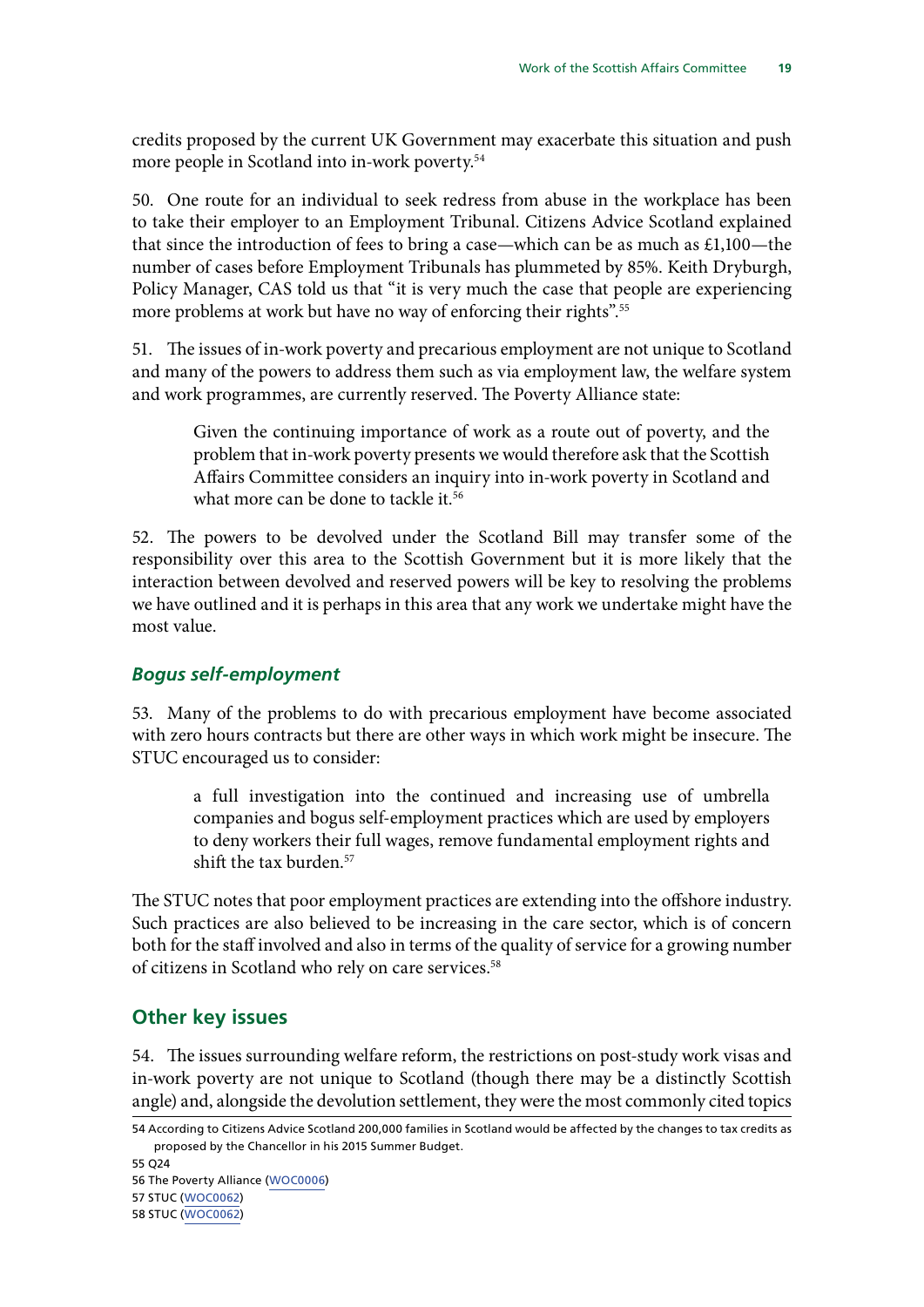<span id="page-23-0"></span>for us to consider for our programme of work. Some topics raised with us do, however, have a demonstrably Scottish angle and we discuss some of them briefly below.

#### *Rurality*

55. Rural areas account for about 98% of the land mass in Scotland and 20% of the population. Certain issues affect those living in rural areas much more than those living in the rest of the country. We heard that the 1 million people who live in rural areas face higher household costs in order to achieve the same quality of life as individuals in urban areas. Citizens Advice Scotland cited "a range of unfair or detrimental practices, including higher prices for food and fuel, disproportionate delivery charges, problems with transport access and cost, and slower internet speeds."<sup>59</sup>

56. Rurality can also impact on an individual's interaction with the State, for example attendance at jobcentres can be difficult and costly and a lack of broadband can prevent access to services that are only available online. Sarah Beattie-Smith, Consumer Futures Scotland Manager, Citizens Advice Scotland told us:

It is not just about living in rural areas costing more; […] it costs you more to be poor in rural areas and I think that is a really important thing for the Committee to bear in mind.<sup>60</sup>

#### *Renewable energy*

57. The UK Government is withdrawing support for a number of sectors in the renewable energy industry. The Government believes that it is on course to meet its targets for renewable energy and that the renewable energy industry is in a position to survive without subsidy. Jenny Hogan, Director of Policy at Scottish Renewables told us that the renewable energy industry rejected the Government's analysis and that the cuts would have a disproportionate impact on Scotland and risk setting back investment and innovation.<sup>61</sup>

58. Renewable energy is a key industry for Scotland, 70% of onshore wind projects currently in the UK-wide planning system are sited in Scotland as well as the majority of small-scale hydro projects. Jenny Hogan explained that Scottish Renewables' own analysis had shown that the decision to close the Renewables Obligation to onshore wind alone may cost Scotland up to £3 billion in lost investment, and put at risk many of the 5,400 jobs that are currently reliant on the sector. $62$ 

#### *Connectivity*

59. A number of organisations who submitted evidence to the Committee highlighted the need to improve Scotland's transport infrastructure and its connectivity with England and the rest of the world. Ross Martin, CEO of the Scottish Council for Development and Industry, explained that "any rational assessment of the intercity rail network, for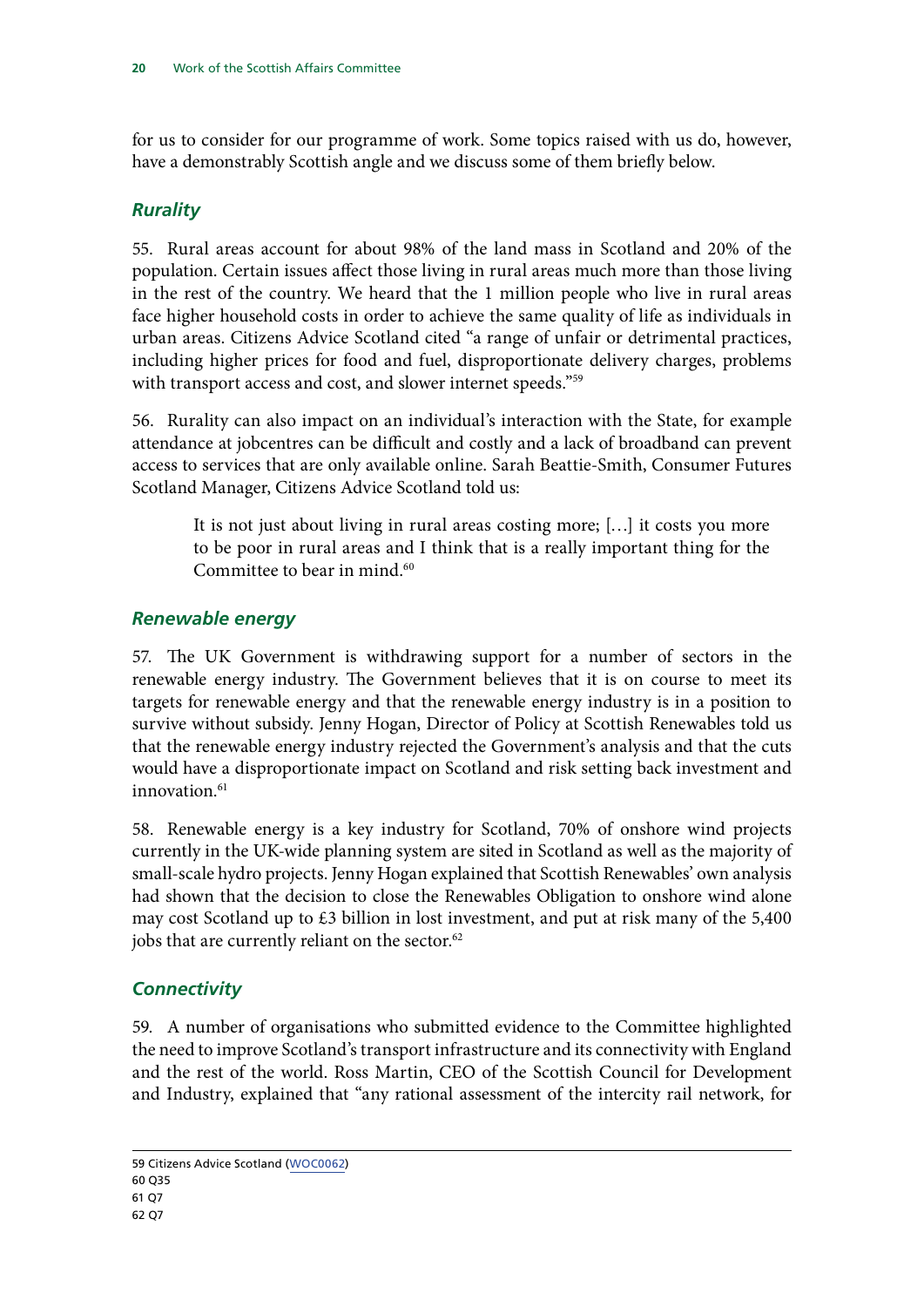<span id="page-24-0"></span>example, would find it truly wanting; the Victorians travelled more quickly from Glasgow to Aberdeen than we currently do."63

60. The SCDI saw a role for this Committee to work with the Scottish Parliament "to speed up the implementation of much better connectivity north and south across the border".<sup>64</sup> CBI Scotland explained how it is essential for Scotland to be well-connected in order to reap the economic benefits from UK infrastructure projects such as HS2 and improvements to air capacity. Like the SCDI, CBI Scotland suggested that "a cross-UK perspective will be important to ensure Scotland benefits from these infrastructure projects and CBI would encourage the Committee to focus on articulating those benefits to ensure Scotland does not miss out."65

#### *Land reform*

61. It is claimed that currently 432 private land owners own 50% of the private land in rural Scotland.<sup>66</sup> There have long been calls to reform the concentrated pattern of land ownership in Scotland and it was an issue that our predecessors considered in detail. The Land Reform (Scotland) Bill is currently progressing through the Scottish Parliament but reserved issues relating to taxation and subsidy and their effect on land ownership in Scotland can only be attended to at a UK level. Both the SCVO and Community Land Scotland suggest we consider this topic for future scrutiny.<sup>67</sup>

<sup>63</sup> Q5 [Ross Martin, Chief Executive, SCDI]

<sup>64</sup> Q5 [Ross Martin, Chief Executive, SCDI]

<sup>65</sup> CBI Scotland ([WOC0032](http://data.parliament.uk/writtenevidence/committeeevidence.svc/evidencedocument/scottish-affairs-committee/work-of-the-scottish-affairs-committee/written/20385.html))

<sup>66</sup> Scottish Government, [Land Reform Review Group - The Land of Scotland and the Common Good,](http://www.gov.scot/Publications/2014/05/2852/298170) May 2014, section 24

<sup>67</sup> Community Land Scotland [\(WOC0044](http://data.parliament.uk/writtenevidence/committeeevidence.svc/evidencedocument/scottish-affairs-committee/work-of-the-scottish-affairs-committee/written/20435.html)); SCVO ([WOC0029](http://data.parliament.uk/writtenevidence/committeeevidence.svc/evidencedocument/scottish-affairs-committee/work-of-the-scottish-affairs-committee/written/20373.html))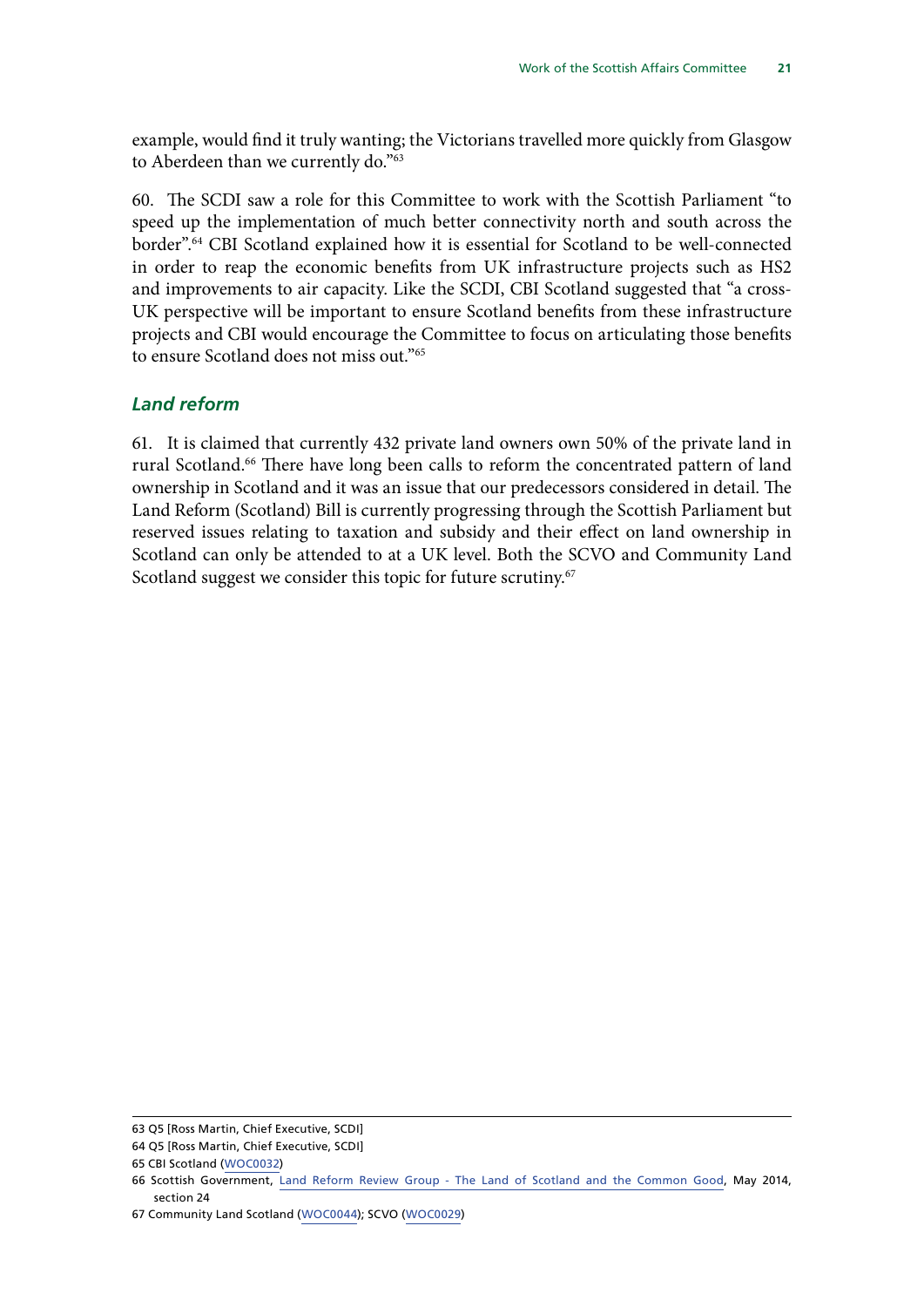# <span id="page-25-0"></span>4 Conclusion

62. In this report we have set out how we intend to undertake our work. We will seek to improve our public engagement by meeting regularly in Scotland, in both formal and informal settings; we will undertake visits to see first-hand the impact of reserved policy in Scotland, and we will work to increase our accessibility and visibility on social media. We intend to build a good working relationship with the Scottish Parliament and believe that such an endeavour will be mutually beneficial. **Our commitment to examining how we approach our work does not end with the publication of this Report. Throughout this Parliament we will continue to reflect on how we can carry out our work more effectively and we will continue to welcome suggestions and comments from members of the public and other interested parties as our work progresses.**

63. We have received many suggestions of topics for us to scrutinise. Some were short, some provided great detail and we are grateful to all those who engaged with the Committee. We have considered those areas in which we believe we can best influence and improve policy. It is clear that consideration of the devolution settlement will occupy much of our time over this Parliament. Underpinning the arrangements of devolution will be a revised fiscal framework. **The fiscal framework is a key part of the process of implementing the Smith Agreement and we will scrutinise the plans put forward by the Government when they are published later this year.**

64. Throughout this Parliament we intend to follow the implementation of those powers that are set to be devolved by the current Scotland Bill. We will wish to satisfy ourselves that no one will be disadvantaged during the period of transition as benefits are transferred from one welfare structure to another. We will also liaise with committees in the Scottish Parliament to help us assess whether the powers that are devolved following the Smith Agreement and Scotland Bill processes do actually deliver the right tools for the Scottish Government to improve the lives of the people of Scotland. Part of that work will include scrutiny of the interaction between the process of devolution and the ongoing implementation of the UK Government's welfare reform programme.

65. One aspect of the Smith Commission report that is not included in the Scotland Bill is the recommendation for the UK and Scottish Governments to explore allowing more international students to remain in the UK. The impact of the tightening of the visa regime for international students on Scottish universities and on the business sector in Scotland is something that has been raised repeatedly with us both within the confines of this inquiry and also in our inquiry into Creative Industries. We find the case for an inquiry **into the tightening of post-study work schemes to be compelling. We will embark on an inquiry into this issue at the earliest opportunity. Work on in-work poverty, precarious employment, and the impact of rurality, will also be areas of interest for the Committee and we invite people to help us shape the terms of reference for inquiries into these topics.**

66. The relationship between Scotland and the rest of the United Kingdom will change significantly over the course of this Parliament with the Scottish Parliament set to become one of the most powerful sub-national legislatures in the world. We will watch with interest what the Scottish Government does with its new powers and as part of our work we will look not just at issues as they affect Scotland but we will also consider whether there are any approaches that the Scottish Government take that might offer a way forward for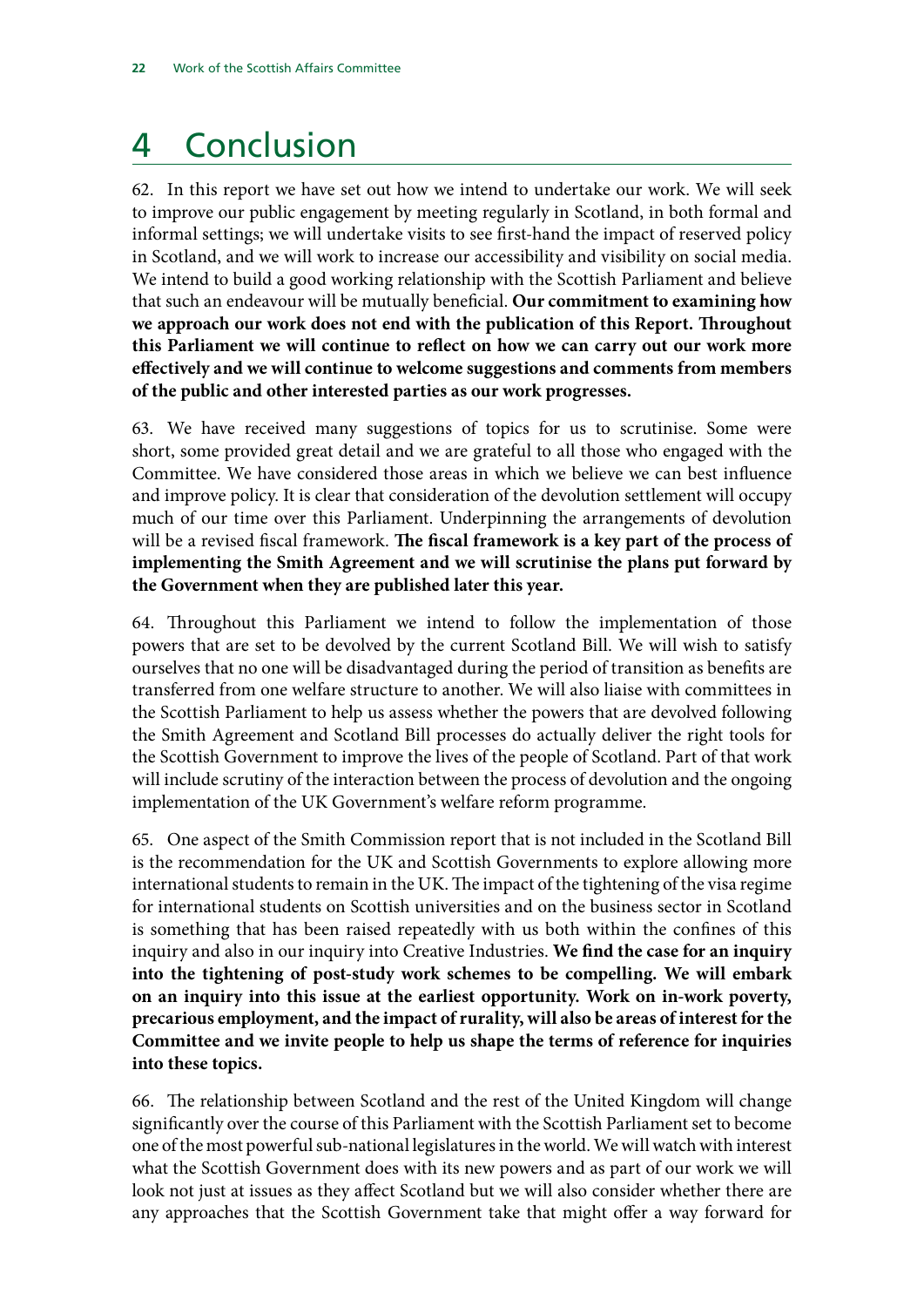other parts of the UK. In our unique position we can act as a bridge between Parliaments. Through our work we will inform the UK Parliament about the key issues facing Scotland. We will listen to the concerns of the Scottish people and we will hold to account the UK Government and UK public bodies responsible for addressing them.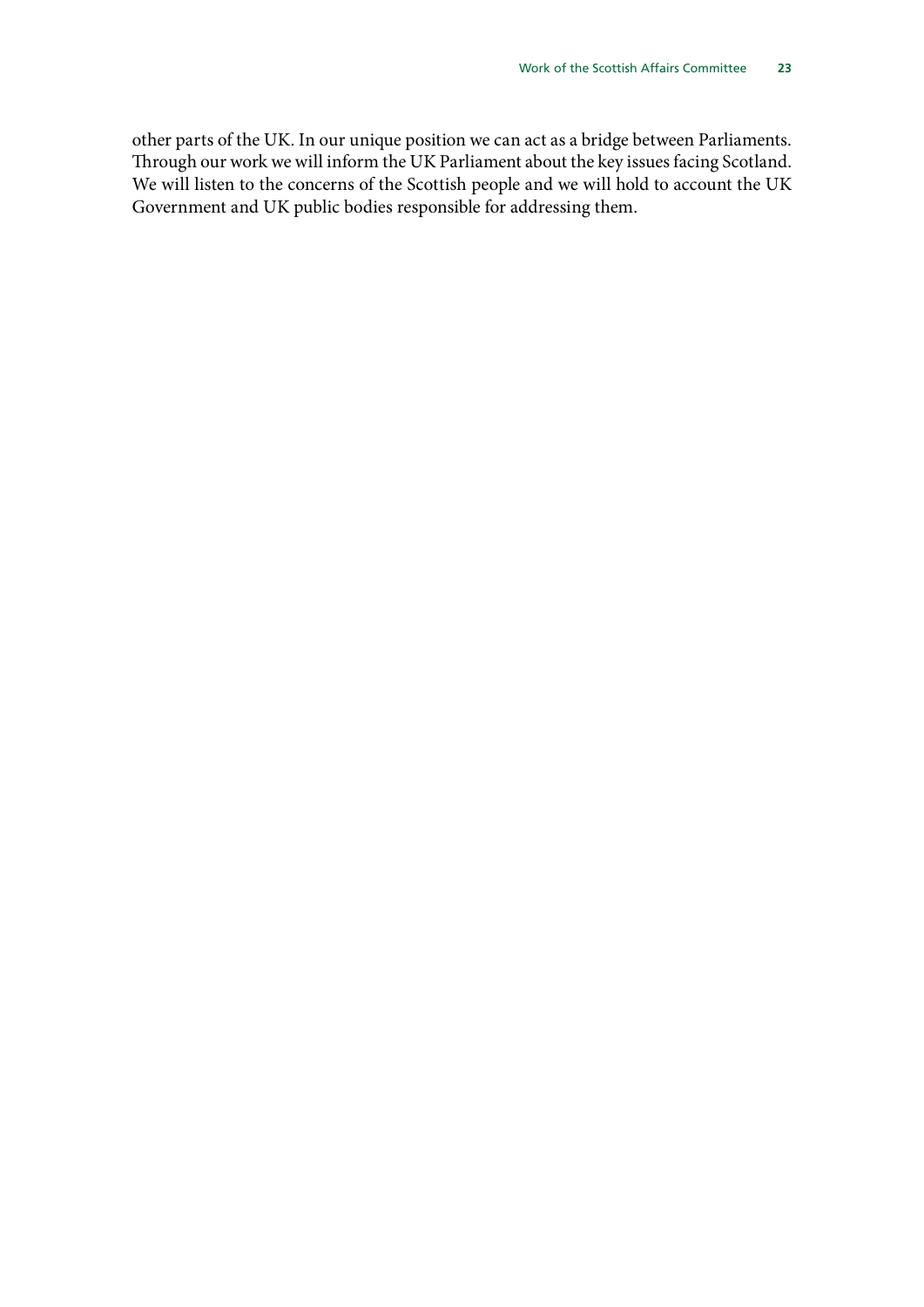# <span id="page-27-0"></span>Conclusions and recommendations

#### Working practices

- 1. Over this Parliament we will aim to challenge the perception that Committees in Westminster are remote institutions. As part of this process we will regularly visit and take evidence in Scotland. We hope that in doing so we will be more accessible to people in Scotland and better able to take note of their concerns. We recognise that not everyone in Scotland lives in or can readily access the usual destinations of Glasgow and Edinburgh. When the opportunity and subject matter allows we will therefore endeavour to meet away from the cities of the Central Belt. (Paragraph 12)
- 2. We will aim to incorporate informal meetings and visits in to our work wherever possible. Where practical to do so we will also liaise with organisations in Scotland that are involved with communities at a grassroots level (Paragraph 16)
- 3. During our work in the first part of this Parliament we will reflect on how best to refresh and renew our working relationship with the Scottish Parliament and its Committees. We will seek opportunities for both Parliaments and their Committees to work constructively together. (Paragraph 19)
- 4. Throughout this Parliament, where issues cut across both reserved and devolved powers, we will seek to complement and build on the work of committees of the Scottish Parliament. We believe that closer working between committees in Scotland and those in Westminster will enrich both Parliaments and allow for more effective scrutiny of the Executive. (Paragraph 22)
- 5. Over the course of this Parliament we will improve our use of social media to make the Committee more visible and more accessible to a wider range of people and organisations. (Paragraph 24)

#### Conclusion

- 6. Our commitment to examining how we approach our work does not end with the publication of this Report. Throughout this Parliament we will continue to reflect on how we can carry out our work more effectively and we will continue to welcome suggestions and comments from members of the public and other interested parties as our work progresses. (Paragraph 62)
- 7. The fiscal framework is a key part of the process of implementing the Smith Agreement and we will scrutinise the plans put forward by the Government when they are published later this year. (Paragraph 63)
- 8. We find the case for an inquiry into the tightening of post-study work schemes to be compelling. We will embark on an inquiry into this issue at the earliest opportunity. Work on in-work poverty, precarious employment, and the impact of rurality, will also be areas of interest for the Committee and we invite people to help us shape the terms of reference for inquiries into these topics. (Paragraph 65)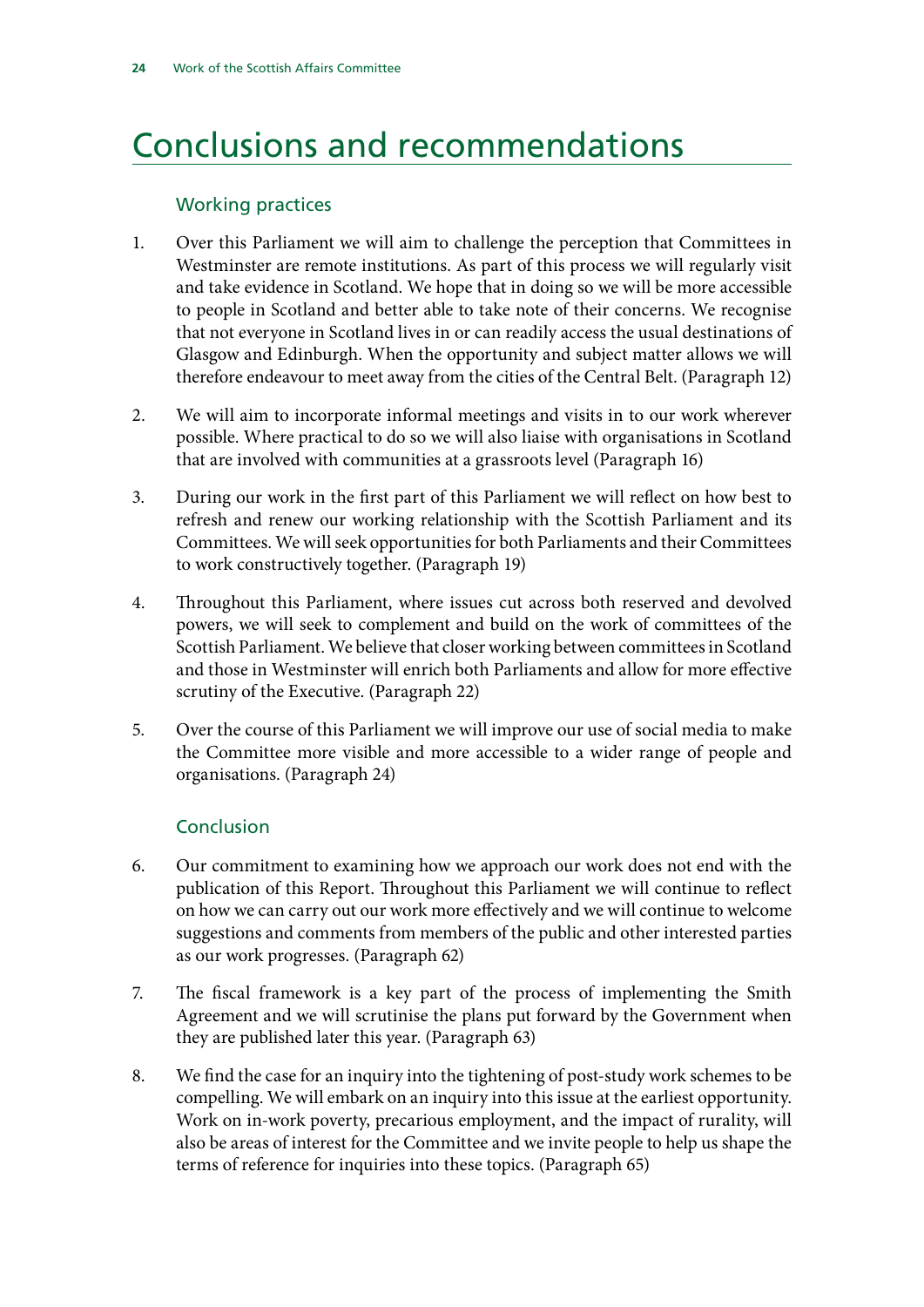## <span id="page-28-0"></span>Formal Minutes

#### **Tuesday 10 November 2015**

Members present:

Pete Wishart, in the Chair

Kirsty Blackman Mr Christopher Chope Chris Law

John Stevenson Maggie Throup

Draft Report (*Work of the Scottish Affairs Committee*), proposed by the Chair, brought up and read.

*Ordered*, That the draft Report be read a second time, paragraph by paragraph.

Paragraphs 1 to 66 read and agreed to.

*Resolved*, That the Report be the First Report of the Committee to the House.

*Ordered*, That the Chair make the Report to the House.

*Ordered*, That embargoed copies of the Report be made available (Standing Order No. 134).

[Adjourned till Wednesday 18 November at 2.00 pm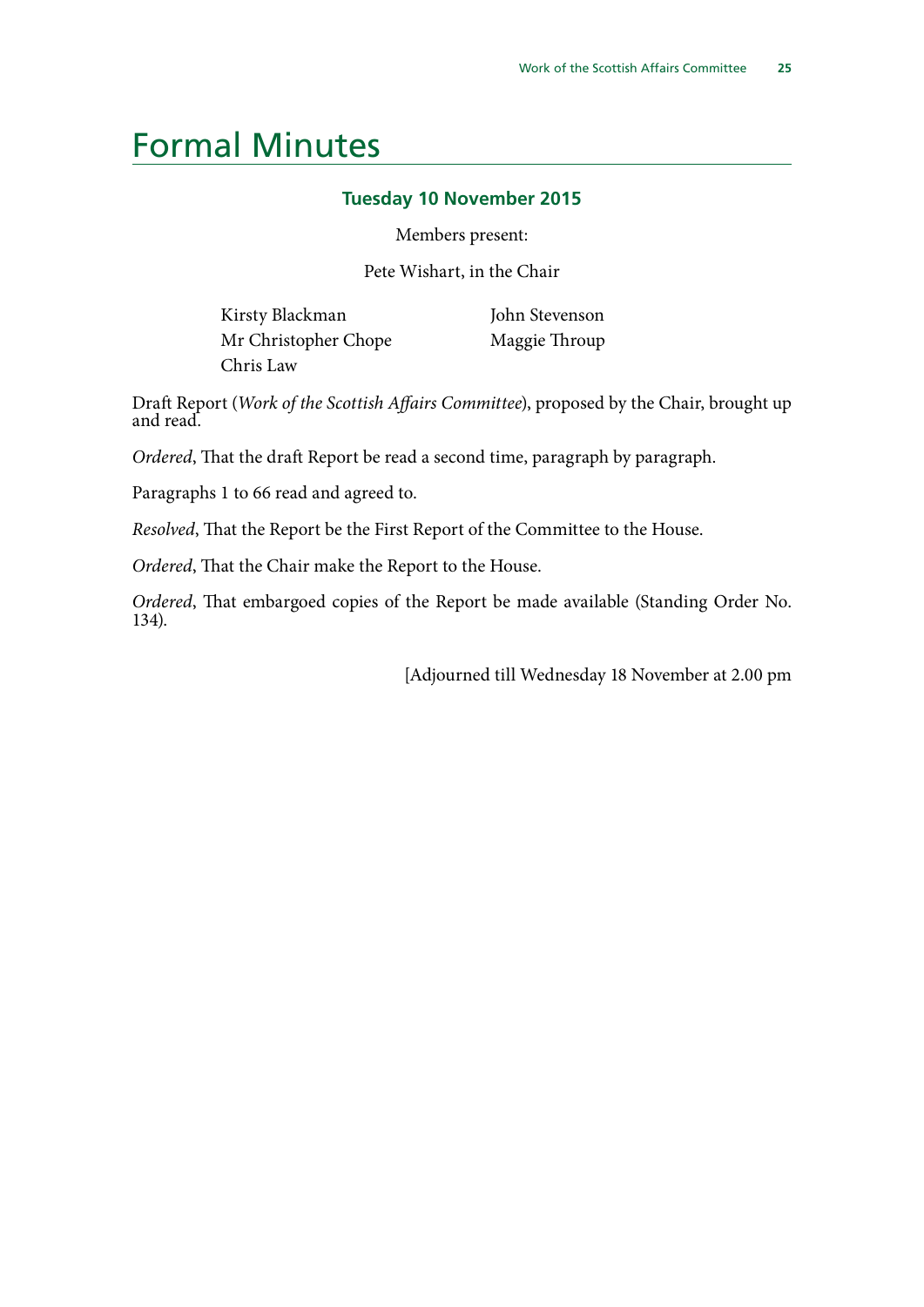## <span id="page-29-0"></span>**Witnesses**

The following witnesses gave evidence. Transcripts can be viewed on the Committee's [inquiry web page](http://www.parliament.uk/business/committees/committees-a-z/commons-select/scottish-affairs-committee/inquiries/parliament-2015/work-of-scottish-affairs-committee-2015-2020/).

| <b>Monday 14 September 2015</b>                                                                                                                                                                                                                                                                      | <b>Ouestion number</b> |
|------------------------------------------------------------------------------------------------------------------------------------------------------------------------------------------------------------------------------------------------------------------------------------------------------|------------------------|
| Ross Martin, CEO, Scottish Council for Development & Industry, Jenny Hogan,<br>Director of Policy, Scottish Renewables, Alastair Sim, Director, Universities<br>of Scotland, and Garry Clark, Head of Policy and Public Affairs, Scottish<br><b>Chambers of Commerce</b>                             | $Q1 - 21$              |
| Ruchir Shah, Policy Manager, Scottish Council for Voluntary Organisations,<br>Keith Dryburgh, Policy Manager, Citizens Advice Scotland, Sarah Beattie-<br>Smith, Consumer Futures Scotland Manager, Citizens Advice Scotland, and<br>Stephen Boyd, Assistant Secretary, Scottish Trade Union Council | Q22-36                 |
| Susan Hunter, Senior Development Officer, Policy and Research, YouthLink<br>Scotland, Lorna Kettles, Research Advisor, Scottish Women's Convention, and<br>Tanith Muller, Policy and Campaigns Manager, Scotland, Parkinson's UK                                                                     | Q37-50                 |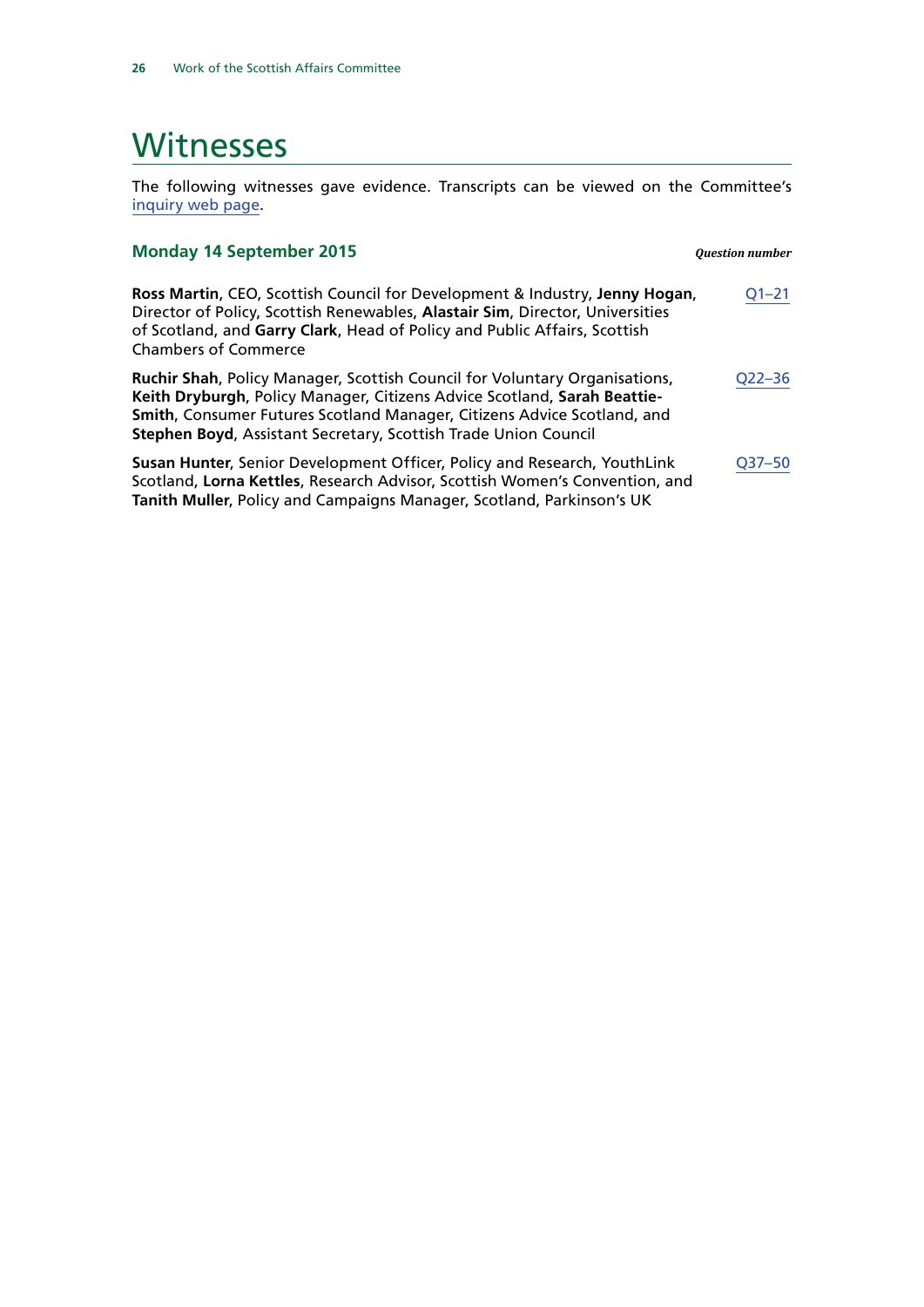## <span id="page-30-0"></span>Published written evidence

The following written evidence was received and can be viewed on the Committee's [inquiry](http://www.parliament.uk/business/committees/committees-a-z/commons-select/scottish-affairs-committee/inquiries/parliament-2015/work-of-scottish-affairs-committee-2015-2020/) [web page](http://www.parliament.uk/business/committees/committees-a-z/commons-select/scottish-affairs-committee/inquiries/parliament-2015/work-of-scottish-affairs-committee-2015-2020/). WOC numbers are generated by the evidence processing system and so may not be complete.

- Aberdeen and Grampian Chamber of Commerce ([WOC0021](http://data.parliament.uk/WrittenEvidence/CommitteeEvidence.svc/EvidenceDocument/Scottish%20Affairs/Work%20of%20the%20Scottish%20Affairs%20Committee/written/20162.html))
- Abta Ltd ([WOC0017](http://data.parliament.uk/WrittenEvidence/CommitteeEvidence.svc/EvidenceDocument/Scottish%20Affairs/Work%20of%20the%20Scottish%20Affairs%20Committee/written/20032.html))
- Alec Kidd ([WOC0039](http://data.parliament.uk/WrittenEvidence/CommitteeEvidence.svc/EvidenceDocument/Scottish%20Affairs/Work%20of%20the%20Scottish%20Affairs%20Committee/written/20426.html))
- Aviva ([WOC0056\)](http://data.parliament.uk/WrittenEvidence/CommitteeEvidence.svc/EvidenceDocument/Scottish%20Affairs/Work%20of%20the%20Scottish%20Affairs%20Committee/written/21425.html)
- Campaign to Cut Tourism VAT ([WOC0013](http://data.parliament.uk/WrittenEvidence/CommitteeEvidence.svc/EvidenceDocument/Scottish%20Affairs/Work%20of%20the%20Scottish%20Affairs%20Committee/written/19916.html))
- CBI Scotland ([WOC0032](http://data.parliament.uk/WrittenEvidence/CommitteeEvidence.svc/EvidenceDocument/Scottish%20Affairs/Work%20of%20the%20Scottish%20Affairs%20Committee/written/20385.html))
- Church of Scotland ([WOC0018](http://data.parliament.uk/WrittenEvidence/CommitteeEvidence.svc/EvidenceDocument/Scottish%20Affairs/Work%20of%20the%20Scottish%20Affairs%20Committee/written/20042.html))
- CIH Scotland ([WOC0033](http://data.parliament.uk/WrittenEvidence/CommitteeEvidence.svc/EvidenceDocument/Scottish%20Affairs/Work%20of%20the%20Scottish%20Affairs%20Committee/written/20389.html))
- Citizens Advice Scotland ([WOC0062](http://data.parliament.uk/WrittenEvidence/CommitteeEvidence.svc/EvidenceDocument/Scottish%20Affairs/Work%20of%20the%20Scottish%20Affairs%20Committee/written/22769.html))
- Coalition for Racial Equality and Rights ([WOC0023](http://data.parliament.uk/WrittenEvidence/CommitteeEvidence.svc/EvidenceDocument/Scottish%20Affairs/Work%20of%20the%20Scottish%20Affairs%20Committee/written/20171.html))
- Colleges Scotland ([WOC0024](http://data.parliament.uk/WrittenEvidence/CommitteeEvidence.svc/EvidenceDocument/Scottish%20Affairs/Work%20of%20the%20Scottish%20Affairs%20Committee/written/20172.html))
- Community Land Scotland ([WOC0044](http://data.parliament.uk/WrittenEvidence/CommitteeEvidence.svc/EvidenceDocument/Scottish%20Affairs/Work%20of%20the%20Scottish%20Affairs%20Committee/written/20435.html))
- Donald Scott [\(WOC0040\)](http://data.parliament.uk/WrittenEvidence/CommitteeEvidence.svc/EvidenceDocument/Scottish%20Affairs/Work%20of%20the%20Scottish%20Affairs%20Committee/written/20427.html)
- Henk Yserman ([WOC0049](http://data.parliament.uk/WrittenEvidence/CommitteeEvidence.svc/EvidenceDocument/Scottish%20Affairs/Work%20of%20the%20Scottish%20Affairs%20Committee/written/20441.html))
- HS2 Action Alliance [\(WOC0054](http://data.parliament.uk/WrittenEvidence/CommitteeEvidence.svc/EvidenceDocument/Scottish%20Affairs/Work%20of%20the%20Scottish%20Affairs%20Committee/written/21421.html))
- Ian Martlew ([WOC0019\)](http://data.parliament.uk/WrittenEvidence/CommitteeEvidence.svc/EvidenceDocument/Scottish%20Affairs/Work%20of%20the%20Scottish%20Affairs%20Committee/written/20141.html)
- Institute of Directors ([WOC0057\)](http://data.parliament.uk/WrittenEvidence/CommitteeEvidence.svc/EvidenceDocument/Scottish%20Affairs/Work%20of%20the%20Scottish%20Affairs%20Committee/written/21496.html)
- J Wilson ([WOC0045](http://data.parliament.uk/WrittenEvidence/CommitteeEvidence.svc/EvidenceDocument/Scottish%20Affairs/Work%20of%20the%20Scottish%20Affairs%20Committee/written/20436.html))
- Jon Musgrave ([WOC0038](http://data.parliament.uk/WrittenEvidence/CommitteeEvidence.svc/EvidenceDocument/Scottish%20Affairs/Work%20of%20the%20Scottish%20Affairs%20Committee/written/20425.html))
- Kristina Anderson ([WOC0047\)](http://data.parliament.uk/WrittenEvidence/CommitteeEvidence.svc/EvidenceDocument/Scottish%20Affairs/Work%20of%20the%20Scottish%20Affairs%20Committee/written/20438.html)
- Law Society Scotland ([WOC0041\)](http://data.parliament.uk/WrittenEvidence/CommitteeEvidence.svc/EvidenceDocument/Scottish%20Affairs/Work%20of%20the%20Scottish%20Affairs%20Committee/written/20432.html)
- Mary Levie ([WOC0048](http://data.parliament.uk/WrittenEvidence/CommitteeEvidence.svc/EvidenceDocument/Scottish%20Affairs/Work%20of%20the%20Scottish%20Affairs%20Committee/written/20439.html))
- Money Advice Scotland ([WOC0061\)](http://data.parliament.uk/WrittenEvidence/CommitteeEvidence.svc/EvidenceDocument/Scottish%20Affairs/Work%20of%20the%20Scottish%20Affairs%20Committee/written/22645.html)
- NFU Scotland ([WOC0042](http://data.parliament.uk/WrittenEvidence/CommitteeEvidence.svc/EvidenceDocument/Scottish%20Affairs/Work%20of%20the%20Scottish%20Affairs%20Committee/written/20433.html))
- Ofcom ([WOC0015](http://data.parliament.uk/WrittenEvidence/CommitteeEvidence.svc/EvidenceDocument/Scottish%20Affairs/Work%20of%20the%20Scottish%20Affairs%20Committee/written/19939.html))
- Parkinson's UK ([WOC0034](http://data.parliament.uk/WrittenEvidence/CommitteeEvidence.svc/EvidenceDocument/Scottish%20Affairs/Work%20of%20the%20Scottish%20Affairs%20Committee/written/20391.html))
- PCS ([WOC0060\)](http://data.parliament.uk/WrittenEvidence/CommitteeEvidence.svc/EvidenceDocument/Scottish%20Affairs/Work%20of%20the%20Scottish%20Affairs%20Committee/written/21815.html)
- Peter Geddes ([WOC0037\)](http://data.parliament.uk/WrittenEvidence/CommitteeEvidence.svc/EvidenceDocument/Scottish%20Affairs/Work%20of%20the%20Scottish%20Affairs%20Committee/written/20424.html)
- Professor Robert Beveridge FRSA ([WOC0035\)](http://data.parliament.uk/WrittenEvidence/CommitteeEvidence.svc/EvidenceDocument/Scottish%20Affairs/Work%20of%20the%20Scottish%20Affairs%20Committee/written/20418.html)
- Ranelagh International Ltd ([WOC0043](http://data.parliament.uk/WrittenEvidence/CommitteeEvidence.svc/EvidenceDocument/Scottish%20Affairs/Work%20of%20the%20Scottish%20Affairs%20Committee/written/20434.html))
- RMT ([WOC0028\)](http://data.parliament.uk/WrittenEvidence/CommitteeEvidence.svc/EvidenceDocument/Scottish%20Affairs/Work%20of%20the%20Scottish%20Affairs%20Committee/written/20358.html)
- Roger Livermore ([WOC0003](http://data.parliament.uk/WrittenEvidence/CommitteeEvidence.svc/EvidenceDocument/Scottish%20Affairs/Work%20of%20the%20Scottish%20Affairs%20Committee/written/18749.html))
- Roland Smith ([WOC0046](http://data.parliament.uk/WrittenEvidence/CommitteeEvidence.svc/EvidenceDocument/Scottish%20Affairs/Work%20of%20the%20Scottish%20Affairs%20Committee/written/20437.html))
- Scottish Land & Estates ([WOC0020](http://data.parliament.uk/WrittenEvidence/CommitteeEvidence.svc/EvidenceDocument/Scottish%20Affairs/Work%20of%20the%20Scottish%20Affairs%20Committee/written/20157.html))